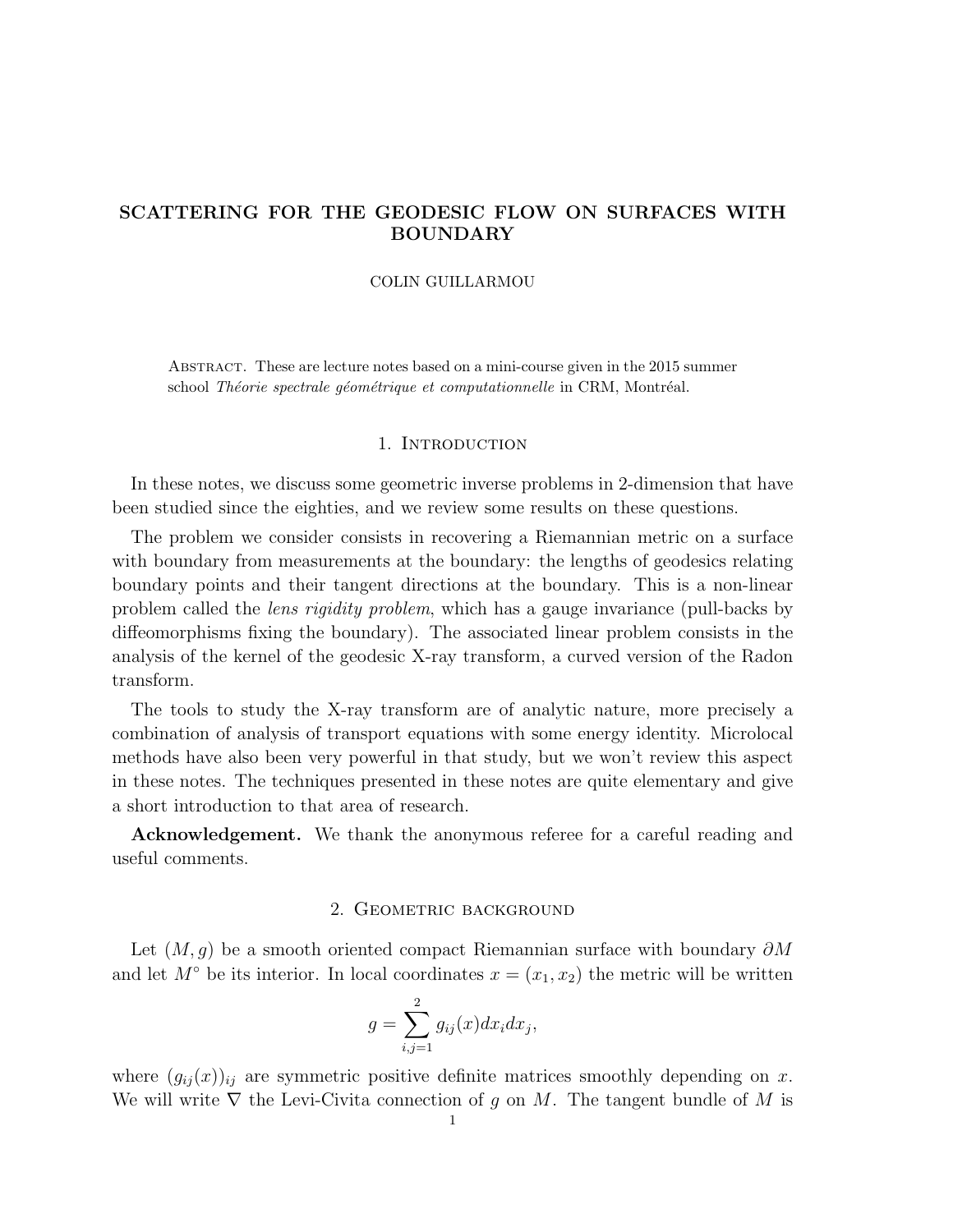denoted TM and the projection on the base is written

$$
\pi_0:TM\to M.
$$

The second fundamental form II is the symmetric tensor

$$
II: T\partial M \times T\partial M \to \mathbb{R}, \quad II(u, w) := -g(\nabla_u \nu, w),
$$

where  $\nu$  is the interior pointing unit normal vector to  $\partial M$ . We say that  $\partial M$  is *strictly* convex for g if II is positive definite and we will assume along this course that this property holds.

**Exercise:** Show that a neighborhood of  $\partial M$  in M is isometric to  $[0, \epsilon]_r \times \partial M$  with metric  $dr^2 + h_r$  where  $h_r$  is a smooth 1-parameter family of metrics on  $\partial M$ . In these geodesic normal coordinates, we have  $\nu = \partial_r|_{r=0}$  and  $II = -\frac{1}{2}$  $\frac{1}{2}\partial_r h_r|_{r=0}$ .

2.1. Geodesic flow. A geodesic on M is a  $C^2$  curve on M such that  $\nabla_{\dot{x}}\dot{x} = 0$  where  $\dot{x}(t) \in T_{x(t)}M$  is the tangent vector to the curve, i.e  $\dot{x}(t) := \partial_t x(t)$ . In local coordinates  $x = (x_1, x_2)$ , we can write  $\nabla_{\partial_{x_i}} \partial_{x_j} = \sum_{k=1}^2 \Gamma_{ij}^k \partial_{x_k}$  for some smooth functions  $\Gamma_{ij}^k$  called Christoffel symbols. The geodesic equation in these coordinates is

$$
\ddot{x}_j(t) = -\sum_{k,\ell=1}^2 \Gamma_{k\ell}^j(x(t)) \dot{x}_k(t) \dot{x}_\ell(t), \quad j = 1, 2.
$$

By standard arguments of ordinary differential equations – Cauchy-Lipschitz–, this second order equation has a solution  $x(t)$  in some interval  $t \in [0, \epsilon)$  if we fix an initial condition  $(x(0), \dot{x}(0)) = (x_0, v_0) \in TM^{\circ}$ , and the solution can be extended until  $x(t)$ reaches ∂M.

The geodesics are minimizers of the *energy* and of the *length functionals*: if  $p, q$  are two points in M and if  $\gamma : [0,1] \to M$  is a  $C^2$  curve such that  $\gamma(0) = p$  and  $\gamma(1) = q$ , then the energy  $E_{p,q}(\gamma)$  and the length  $L_{p,q}(\gamma)$  are defined by

$$
E_{p,q}(\gamma) = \int_0^1 |\dot{\gamma}(t)|^2_{g(\gamma(t))} dt, \quad L_{p,q}(\gamma) = \int_0^1 |\dot{\gamma}(t)|_{g(\gamma(t))} dt.
$$

Then the minimum of  $E_{p,q}(\gamma)$  and  $L_{p,q}(\gamma)$  among curves as above are obtained by a geodesic. In fact, one can show using variational methods and a compactness argument that in each homotopy class of curves with endpoints  $p, q$ , there is a mimimizer for  $E_{p,q}$  and  $L_{p,q}$  which is a geodesic. The miminizer is in general not unique.

**Definition 2.1.** The geodesic flow at time  $t \in \mathbb{R}$  is the map  $\varphi_t$  defined by

$$
\varphi_t: U(t) \to TM, \quad \varphi_t(x, v) := (x(t), \dot{x}(t)),
$$

if  $x(t)$  is the geodesic with initial condition  $(x(0), \dot{x}(0)) = (x, v)$ , where  $U(t) \subset TM$  is the set of points  $(x, v) \in TM$  such that the geodesic  $x(s)$  with initial condition  $(x, v)$ exists in M for all  $s \in [0, t]$ .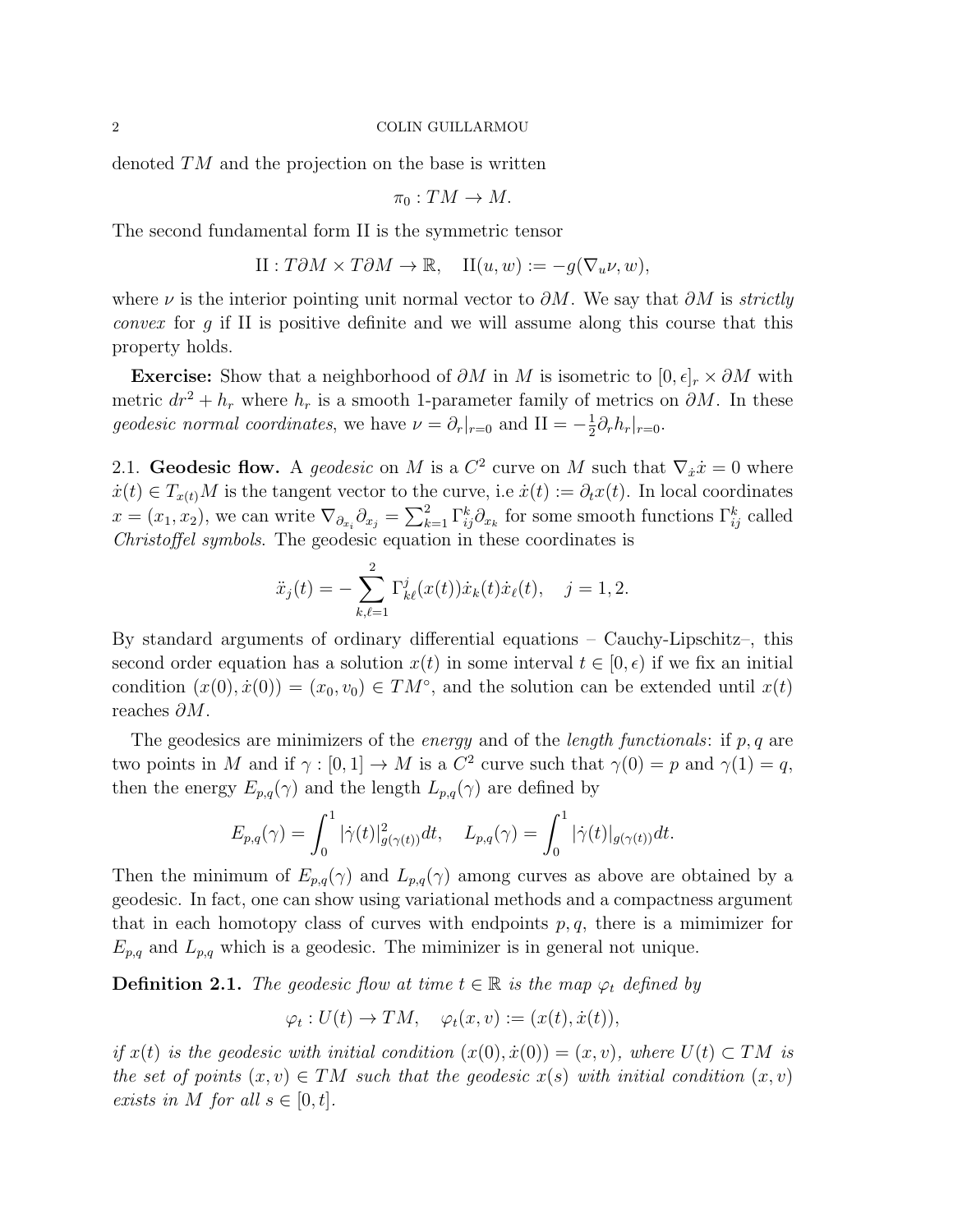The *exponential map* at a point  $x \in M$  is the map

$$
\exp_x: U_x \subset T_x M \to M, \quad \exp_x(v) = \pi_0(\varphi_1(x, v)),
$$

where  $U_x$  is the set of vector  $v \in T_xM$  so that  $\varphi_t(x, v) \in M$  for all  $t \in [0, 1)$ . The map  $\exp_x$  is a local diffeomorphism near  $v = 0$  at each  $x \in M^{\circ}$ .

Notice that for  $x(t)$  a geodesic on  $M$ ,  $\partial_t(g_{x(t)}(\dot{x}(t), \dot{x}(t))) = 2g_{x(t)}(\nabla_{\dot{x}(t)}\dot{x}(t), \dot{x}(t)) = 0$ and therefore  $\varphi_t$  acts on the unit tangent bundle

$$
SM := \{(x, v) \in TM; g_x(v, v) = 1\}.
$$

The vector field generating the flow  $\varphi_t$  is a smooth vector field on SM defined by

$$
Xf(x,v) = \partial_t f(\varphi_t(x,v))|_{t=0}.
$$

The manifold SM is compact and has boundary  $\partial SM = \pi_0^{-1}(\partial M)$ . This boundary splits into the disjoint parts

$$
\partial_- SM := \{ (x, v) \in SM; x \in \partial M, g_x(v, \nu) > 0 \}, \n\partial_+ SM := \{ (x, v) \in SM; x \in \partial M, g_x(v, \nu) < 0 \}, \n\partial_0 SM := \{ (x, v) \in SM; x \in \partial M, g_x(v, \nu) = 0 \}.
$$

We call  $\partial$ -SM the incoming boundary,  $\partial$ +SM the outgoing boundary and  $\partial_0$ SM the glancing boundary.

2.2. **Hamiltonian approach.** The cotangent bundle  $T^*M$  is a symplectic manifold, with symplectic form  $\omega = d\alpha$  where  $\alpha \in C^{\infty}(T^{*}M, T^{*}(T^{*}M))$  is the Liouville 1-form defined by  $\alpha_{(x,\xi)}(W) = \xi(d\pi_0(x,\xi).W)$  if  $\pi_0: SM \to M$  is the projection on the base. In local coordinates  $x = (x_1, x_2), \xi = \xi_1 dx_1 + \xi_2 dx_2$ , we have

$$
\alpha = \sum_{i=1}^{2} \xi_i dx_i, \quad \omega = \sum_{i=1}^{2} d\xi_i \wedge dx_i.
$$

The function  $p: T^*M \to \mathbb{R}$  defined by  $p(x,\xi) = \frac{1}{2}g_x^{-1}(\xi,\xi)$  where  $g^{-1}$  is the metric induced on  $T^*M$  by g has a Hamiltonian vector field  $X_p$  defined by  $\omega(X_p, \cdot) = dp$  and  $X_p$  is tangent to  $S^*M := p^{-1}(1/2)$ .

**Exercise:** Show that the duality isomorphism  $SM \to S^*M$  given by the metric g conjugates  $\varphi_t = e^{tX}$  to  $e^{tX_p}$ .

<span id="page-2-0"></span>2.3. Geometry of SM. There are particular sets of coordinates  $x = (x_1, x_2)$  near each points  $x_0 \in M$ , called *isothermal coordinates*, such that in these coordinates, the metric has the form

$$
g = e^{2\rho} (dx_1^2 + dx_2^2)
$$

in these coordinates, for some smooth function  $\rho(x)$  near  $x_0$ . The metric is conformal to the Euclidean metric in these coordinates, which will be a useful fact fow hat follows.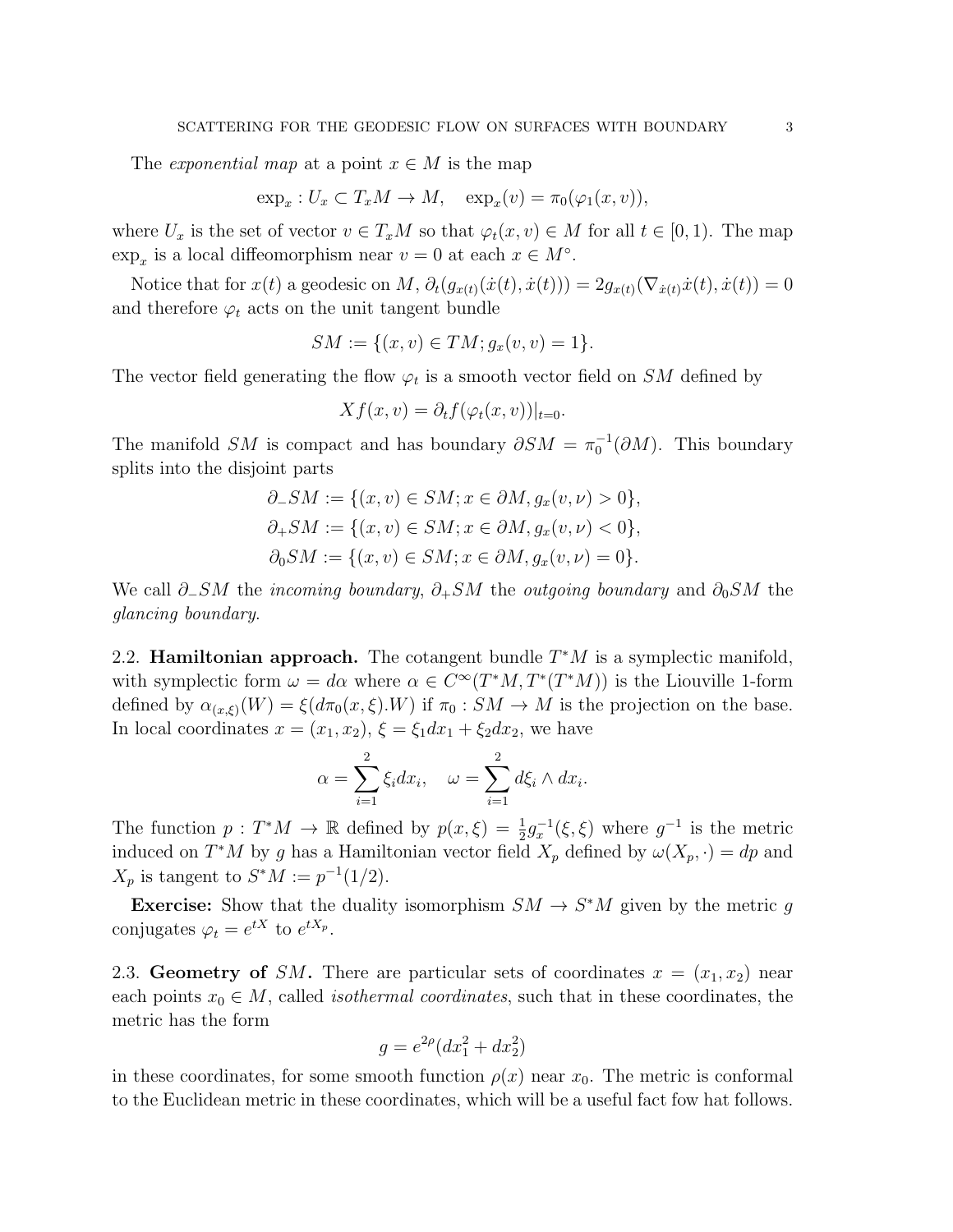These coordinates can be obtained by solving an elliptic equation, and more precisely a Beltrami equation (see  $[T_a, Chapter 5.10]$ ). These coordinates induce a diffeomorphism

$$
\Omega \times \mathbb{R}/2\pi\mathbb{Z} \to \pi_0^{-1}(\Omega) \subset SM, \quad (x,\theta) \mapsto (x,v = e^{-\rho(x)}(\cos(\theta)\partial_{x_1} + \sin(\theta)\partial_{x_2})),
$$

where  $\Omega$  is the neighborhood of  $x_0$  where the isothermal coordinates are valid. In these coordinates, the vector field X becomes

<span id="page-3-0"></span>
$$
X = e^{-\rho} \Big( \cos(\theta) \partial_{x_1} + \sin(\theta) \partial_{x_2} + (-\sin(\theta) \partial_{x_1} \rho + \cos(\theta) \partial_{x_2} \rho) \partial_{\theta} \Big). \tag{2.1}
$$

We start by analyzing the flow of  $X$  near the boundary, under the assumption that  $\partial M$  is strictly convex.

**Lemma 2.2.** Geodesics in  $M^\circ$  intersect  $\partial M$  transversally, i.e. a geodesic coming from  $M$ ° and touching ∂M at a point x can not be tangent to ∂M

*Proof.* There are isothermal coordinates  $x = (x_1, x_2)$  near each  $x_0 \in \partial M$  such that a neighborhood of  $x_0$  in M correspond to a neighborhood of 0 in the half-plane  $\{x_2 \geq 0\}$ and the metric is of the form  $e^{2\rho}(dx_1^2 + dx_2^2)$ , and we can assume that  $x_0$  is mapped to  $x = 0$  by this chart. One has  $\partial_{x_2} \rho |_{x_2=0} < 0$  if  $\partial M$  is strictly convex. If  $x(t)$  is a geodesic for  $t \leq t_0$  with  $x_2(t) > 0$  for  $t < t_0$  and  $x_2(t_0) = 0$ , then if  $\dot{x}_2(t_0) = 0$ , we get by [\(2.1\)](#page-3-0) that  $\theta(t_0) = 0$  (or  $\pi$ ) and  $\dot{\theta}(t_0) = e^{-\rho(0)}(\cos(\theta_0)\partial_{x_2}\rho(0))$ . Let us consider the case  $\theta(t_0) = 0$  (the case  $\theta(t_0) = \pi$  is similar): then  $\dot{\theta}(t_0) < 0$  and  $\theta$  decreases as  $t \to t_0$ , and since  $\dot{x}_2(t) = e^{-\rho} \sin \theta(t)$ , we get  $\ddot{x}_2(t_0) = e^{\rho(0)} \dot{\theta}(t_0) < 0$ . A Taylor expansion gives

$$
x_2(t) = \frac{1}{2}(t - t_0)^2 \ddot{x}_2(t_0) + \mathcal{O}((t - t_0)^3),
$$

which is negative near  $t_0$ , leading to a contradiction.

Define  $\Theta_t$  the rotation of angle +t in the fibers of SM; in the coordinates above  $\Theta_t$ is just  $(x, \theta) \mapsto (x, \theta + t)$ . This smooth 1-parameter family of diffeomorphisms of SM induces a smooth vector field V defined by

$$
Vf(x,v) = \partial_t f(\Theta_t(x,v))|_{t=0}, \quad \forall f \in C^\infty(SM).
$$

In the coordinates  $(x, \theta), V = \partial_{\theta}$ . Next we define another vector field

$$
X_{\perp} := [X, V],
$$

which in the coordinates  $(x, \theta)$ , is given by

$$
X_{\perp} = -e^{-\rho} \Big( -\sin(\theta)\partial_{x_1} + \cos(\theta)\partial_{x_2} - (\cos(\theta)\partial_{x_1}\rho + \sin(\theta)\partial_{x_2}\rho)\partial_{\theta} \Big).
$$

It it an elementary computation to check that the three vector fields  $(X, X_{\perp}, V)$  form a global basis of  $T(SM)$  (we recover that  $SM$  is trivialisable) and satisfy the commutation relations

<span id="page-3-1"></span>
$$
[X_{\perp}, V] = -X, \quad [X, X_{\perp}] = -\kappa(x)V,\tag{2.2}
$$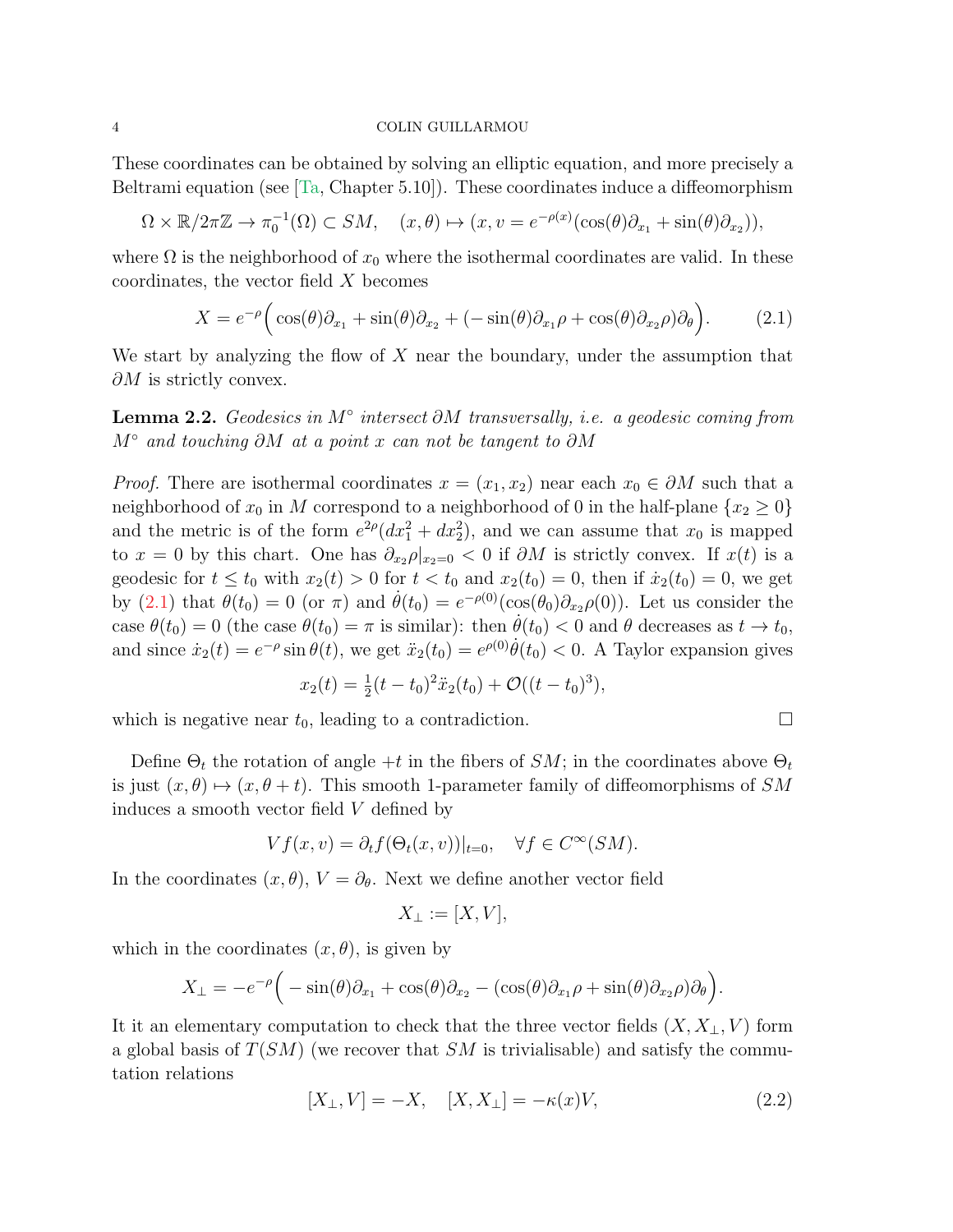where  $\kappa(x)$  is the Gaussian curvature of g at x. In isothermal coordinates, a computation yields

$$
\kappa(x) = e^{-2\rho(x)} \Delta_x \rho(x)
$$

where  $\Delta_x = -(\partial_{x_1}^2 + \partial_{x_2}^2)$ .

We define the Sasaki metric of g as the metric G on SM so that  $(X, X_{\perp}, V)$  is an orthonormal basis, and its volume form  $dv_G$  is also equal to the Liouville measure  $d\mu_L$ obtained from the symplectic form  $\omega = d\alpha$  by setting  $d\mu = |\alpha \wedge d\alpha|$  when we use the identification  $S^*M \to SM$ . In isothermal coordinates, one has

$$
d\mu_L(x,\theta) = e^{2\rho(x)}dx d\theta.
$$

If  $W = aX + bX_{\perp} + cV$ , we have

$$
G(W, W) = a2 + b2 + c2 = g(d\pi0(W), d\pi0(W)) + c2.
$$

The Sasaki metric is usually defined using the splitting of the vertical bundle and horizontal bundle (see [\[Pa\]](#page-19-0)), but it coincides in our case with the definition above. Here  $(X, X_{\perp})$  span the horizontal bundle while V span the vertical bundle of the fibration  $\pi_0 : SM \to M$ .

Exercise: Check, using Cartan formula, that the following Lie derivatives vanish:

$$
\forall Z \in \{X, X_{\perp}, V\}, \ \mathcal{L}_Z d\mu_L = 0.
$$

As a consequence, we have  $X^* = -X$ ,  $V^* = -V$  and  $X^*_{\perp} = -X_{\perp}$  on  $C_0^{\infty}(SM)$  with respect to the  $L^2(SM, d\mu_L)$  product, where  $C_0^{\infty}(SM)$  is the set of smooth functions on SM vanishing at the boundary  $\partial(SM)$  of SM.

On  $SM \subset TM$ , we can consider functions which are restrictions to SM of homogeneous polynomials of order  $m \in \mathbb{N}_0$  in the fibers of  $TM$ , i.e. symmetric tensors defined as sections of  $\otimes_S^m T^*M$ . There is a natural map for each  $m \in \mathbb{N}_0$ 

<span id="page-4-0"></span>
$$
\pi_m^*: C^\infty(M, \otimes_S^m T^*M) \to C^\infty(SM), \quad \pi_m^* f(x, v) := f(x)(\otimes^m v). \tag{2.3}
$$

2.4. Conjugate points. Geodesic flows can have 1-parameter families of geodesics with the same endpoints  $x_-, x_+$ : this is related to the existence of *conjugate points*. We say that  $x_{\pm} \in M$  are conjugate points if there exist  $v_{\pm} \in S_{x_{\pm}}M$  and  $t_0$  so that  $\varphi_{t_0}(x_-, v_-) = (x_+, v_+),$  and if

$$
d\varphi_{t_0}(x_-,v_-).V \in \mathbb{R}V
$$

where V is the vertical vector field. Equivalently, we say that  $x_{\pm}$  are conjugate if there is an *orthogonal Jacobi field*  $J = J(t)$  along the geodesic  $(x(t))_{t\in[0,t_0]}$  vanishing at x<sub>−</sub> and  $x_+$ . Recall that an orthogonal Jacobi field is a vector field along  $x(t)$ , orthogonal to  $\dot{x}(t) = v(t)$ . If we write  $v^{\perp}(t) = R_{\pi/2}(v(t))$  the unit orthogonal vector obtained by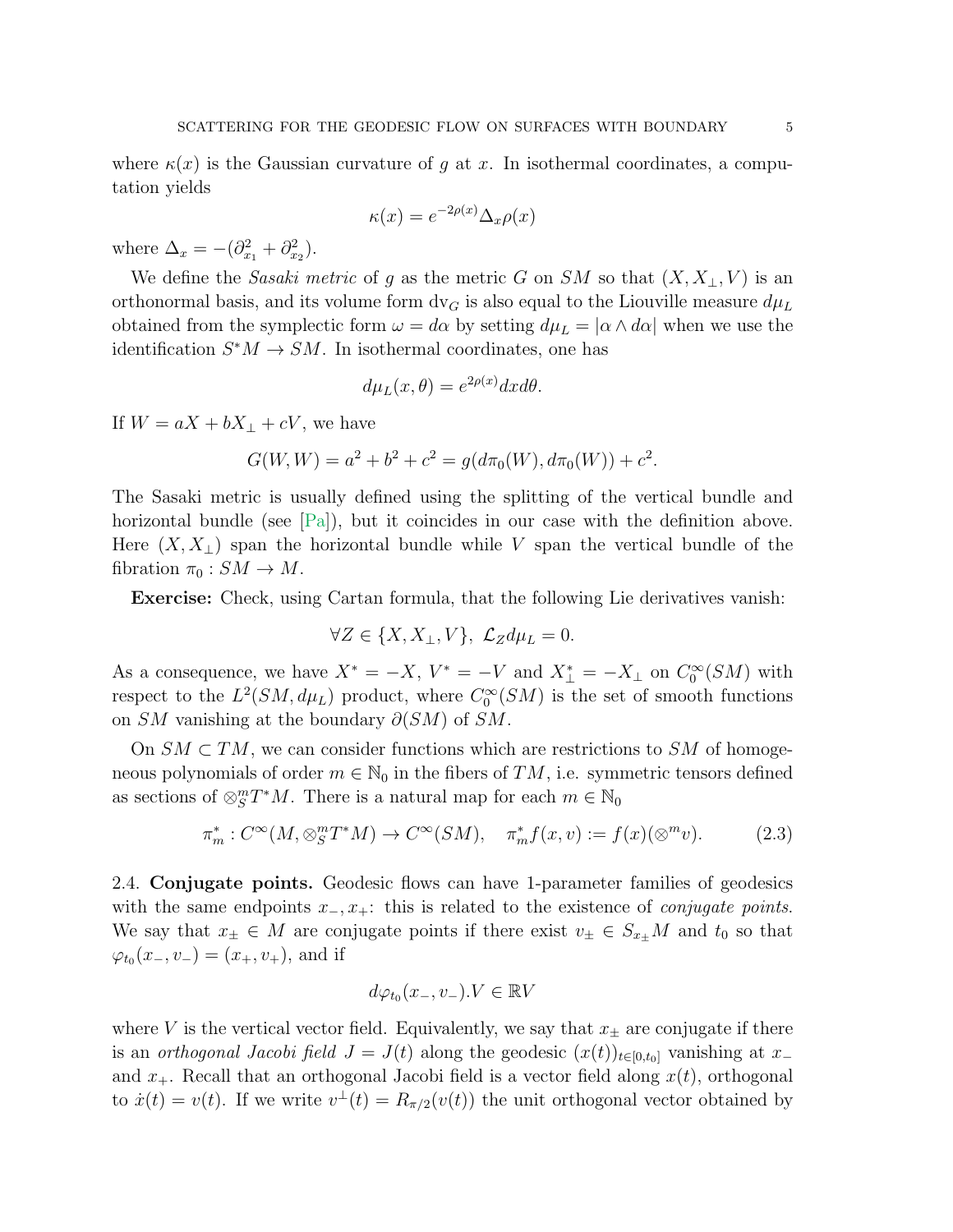a rotation of angle  $\pi/2$  of  $v(t)$ , such a field would be of the form  $J(t) = a(t)v^{\perp}(t)$ , and for it to be a Jacobi field the function  $a(t)$  has to satisfy:

$$
a(0) = a(t_0) = 0
$$
,  $\ddot{a}(t) + \kappa(x(t))a(t) = 0$ .

**Exercise:** Show that when the Gauss curvature  $\kappa$  is non-positive, there are no conjugate points.

By Gauss-Bonnet theorem, for a geodesic triangle with interior angles  $\alpha_1, \alpha_2, \alpha_3$ , one has

$$
\int_M \kappa \, \mathrm{dvol}_g + \pi = \sum_{i=1}^3 \alpha_i.
$$

If two geodesics have the same endpoints  $x_-, x_+$ , we obtain a triangle with angles  $\pi, \alpha_2, \alpha_3$ , and this forces by Gauss-Bonnet to have some positive curvature somewhere. In fact, it can be proved that absence of conjugate points implies that between two points  $x_-, x_+$ , there is a unique geodesic – this is done using the *index form*, see [\[Mi,](#page-19-1) Sections 14 & 15].

# 3. SCATTERING MAP, LENGTH FUNCTION AND  $X$ -RAY TRANSFORM

3.1. Lens rigidity problem. We start by making the non-trapping assumption on the geodesic flow. That is, for each  $(x, v) \in SM^{\circ}$  there is a unique  $\ell_+(x, v) \geq 0$  and  $\ell_-(x, v) \leq 0$  so that  $\varphi_{\ell_+(x, v)}(x, v) \in \partial SM$ , which means that each geodesic of SM has finite length.

Exercise: Prove, using the strict convexity of  $\partial M$  and the implicit function theorem, that  $\ell_{\pm}$  are smooth in  $SM^{\circ}$  and that they extend smoothly to  $SM \setminus \partial_0 SM$ . Show also that  $\ell_{\pm}$  extend continuously to SM in a way that  $\ell_{\pm}|_{\partial_{\pm}SM\cup\partial_{0}SM} = 0$ . We will still call  $\ell_{\pm}$  these continous extensions.

**Definition 3.1.** The function  $\ell_+$  is called the length function and  $\ell_q := \ell_+|_{\partial SM}$  is called the boundary length function. The map

 $S_q : \partial_- SM \to \partial_+ SM, \quad S_q(x, v) = \varphi_{\ell_+(x, v)}(x, v)$ 

is called the scattering map of g.

We introduced these objects to formulate some questions in the realm of inverse problems. They are quantities that can be measured from the boundary. The boundary length function contains the set of Riemannian distances between boundary points, but it does contain a priori more information in the case where there are several geodesics between boundary points. The scattering map tells where geodesics leave SM.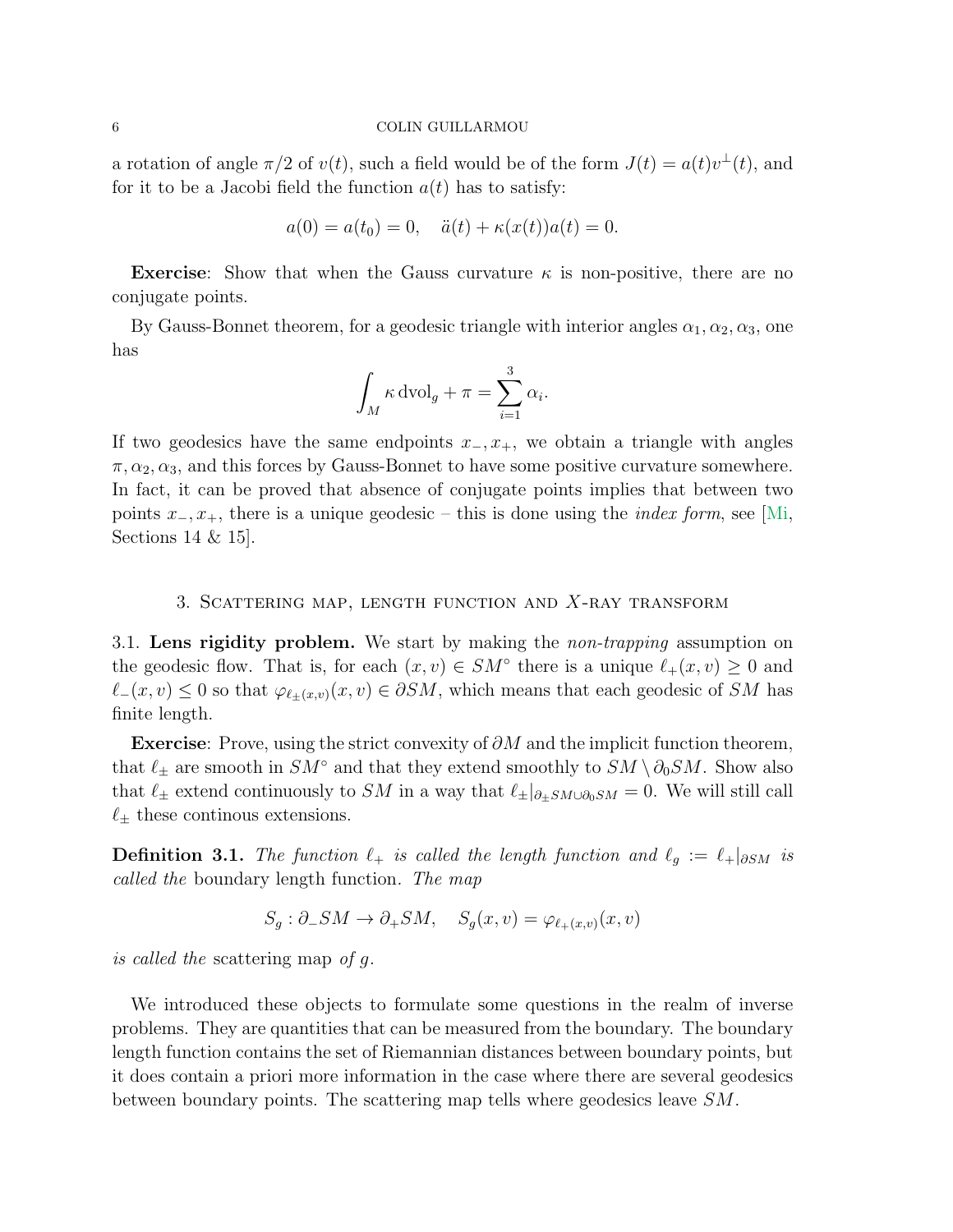**Definition 3.2.** The X-ray transform on functions on SM is defined as the operator

$$
I: C^{\infty}(SM) \to C^{\infty}(\partial_- SM), \quad If(x, v) = \int_0^{\ell_+(x, v)} f(\varphi_t(x, v)) dt.
$$

The  $X$ -ray on symmetric tensors of order  $m$  is the operator

$$
I_m := I \pi_m^* : C^\infty(M, \otimes_S^m T^*M) \to C^\infty(\partial_- SM).
$$

The two main inverse problems related to these objects are:

**Problem 1:** Determine the kernel of  $I_m$  and invert  $I_m$  on  $\text{Ran}(I_m|_{(\text{ker }I_m)^{\perp}})$ .

**Problem 2**: Do  $(S_g, \ell_g)$  determine the metric g up to Gauge invariance?

The natural *Gauge invariance* in Problem 2 is the diffeomorphism action: let  $\text{Diff}_{\partial M}(M)$ be the group of diffeomorphism of M which are equal to the identity on  $\partial M$ , then one has for each  $\psi \in \text{Diff}(M)$ 

$$
S_{\psi^*g} = S_g, \quad \ell_{\psi^*g} = \ell_g.
$$

Problem 2 is called the *lens rigidity problem* and  $(S_q, \ell_q)$  is the *lens data*.

There is a link between these inverse problems. Indeed, one has

**Lemma 3.3.** Let  $g_s = e^{2\rho_s}g_0$  be some smooth 1-parameter family of non-trapping metrics with strictly convex boundary and no conjugate points, where  $\rho_s$  is a smooth family of smooth functions on M such that  $\rho_0 = 0$ . If  $(\ell_{g_s}, S_{g_s}) = (\ell_{g_0}, S_{g_0})$  for each  $s \in (-\epsilon, \epsilon)$ , then  $I_0(\rho'_0) = 0$  if  $I_0$  is the X-ray transform on functions for  $g_0$  and  $\rho'_0 := \partial_s \rho_s |_{s=0}.$ 

*Proof.* Fix  $(x, v) \in \partial_- SM$  and  $(x', v') = S_{g_0}(x, v) = S_{g_s}(x, v)$ . We differentiate  $\ell_{g_s}(x,v) = \int^{\ell_{g_0}(x,v)}$ 0  $e^{\rho_s(\gamma_s(t,x,v))}|\dot\gamma_s(t,x,v)|_{g_0(\gamma_s(t,x,v))}dt$ 

with respect to s, where  $\gamma_s(t, x, v)$  is the unique geodesic for  $g_s$  relating x and x'. Using the fact that  $\gamma_0(t, x, v)$  is the unique geodesic for  $g_0$  relating x and x', it minimizes the length functional among curves with endpoints  $x, x'$  and thus it is direct to see that

$$
0 = \int_0^{\ell_{g_0}(x,v)} \rho'_0(\gamma_0(t,x,v))dt + \partial_s(L_{x-,x_+}^{g_0}(\gamma_s))|_{s=0} = I_0(\rho'_0)(x,v)
$$

where  $L_{p,q}^{g_0}(\gamma)$  denotes the length of a curve  $\gamma$  joining p, q for the metric  $g_0$ .

This corresponds to analyzing *deformation lens rigidity* within a conformal class. More generally we have (with essentially the same proof):

<span id="page-6-0"></span>**Lemma 3.4.** Let  $g_s$  be some smooth 1-parameter family of non-trapping metrics with strictly convex boundary and no conjugate points. If  $(\ell_{g_s}, S_{g_s}) = (\ell_{g_0}, S_{g_0})$  for each  $s \in (-\epsilon, \epsilon)$ , then  $I_2(g_0') = 0$  if  $I_2$  is the X-ray transform on symmetric 2-tensors for  $g_0$ and  $g'_0 := \partial_s g_s|_{s=0} \in C^\infty(M; \otimes_S^2 T^*M)$ .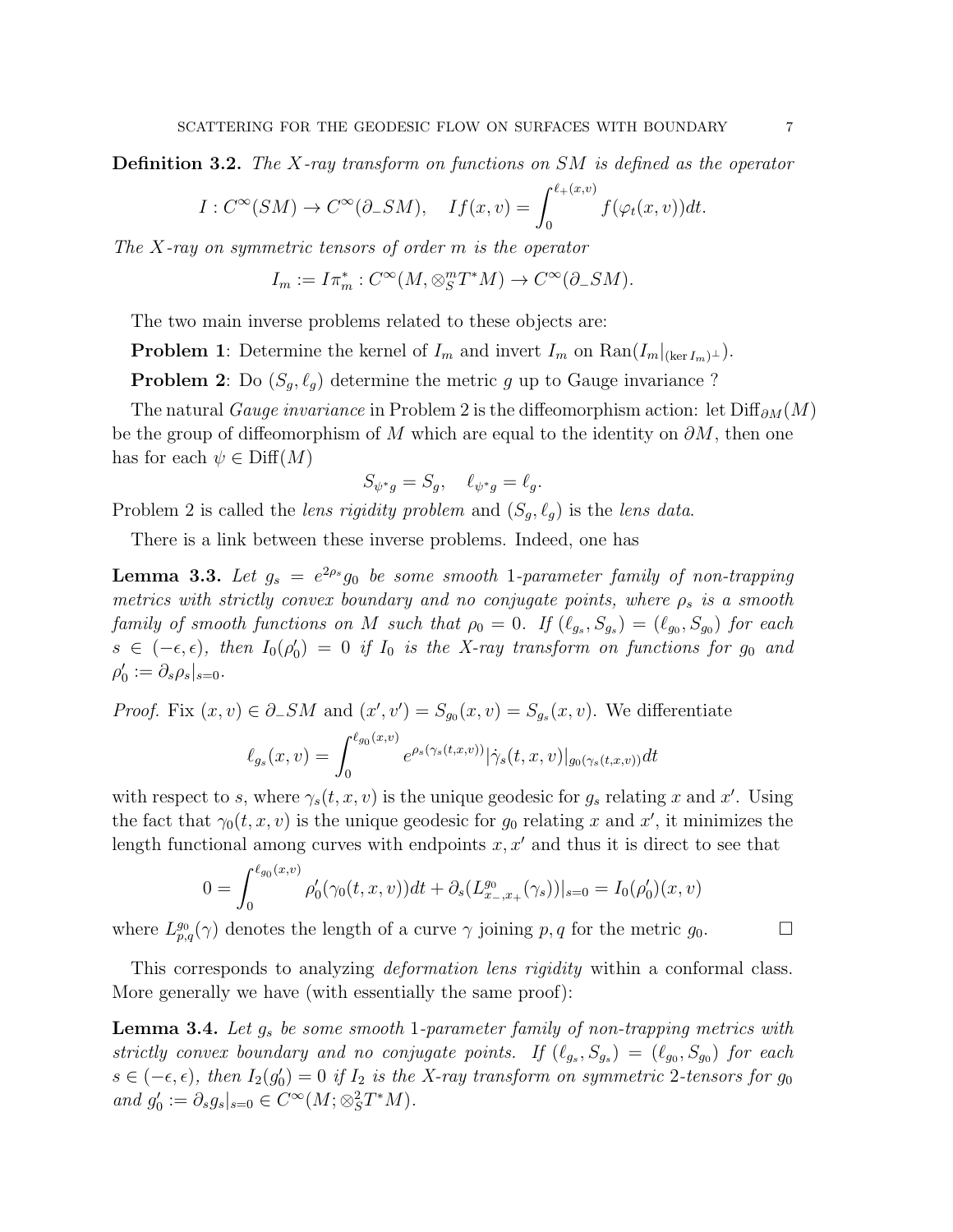These two lemmas are folklore and the ideas appear already in Guillemin-Kazhdan [\[GuKa\]](#page-19-2) and the Siberian school (Mukhometov, Anikonov, Sharafutdinov, etc).

Remark that if  $\psi_s : M \to M$  is a smooth family of diffeomorphisms which are equal to Id on  $\partial M$ , we have an associated vector field  $Z(x) = \partial_s \psi_s(x)|_{s=0}$  with  $Z|_{\partial M} = 0$ and, according to Lemma [3.4,](#page-6-0)  $\mathcal{L}_Z g_0 = \partial_s(\psi_s^* g_0)|_{s=0}$  satisfies  $I_2(\mathcal{L}_Z g_0) = 0$  if  $I_2$  is the X-ray transform for  $g_0$  on symmetric 2-tensors. The natural question about the kernel of X-ray transform is then: under which conditions on  $g_0$  do we have

$$
\ker I_0 = 0
$$
? and  $\ker I_2 = {\mathcal{L}}_Z g_0; Z \in C^{\infty}(M, TM), Z|_{\partial M} = 0$ ?

3.2. **Boundary rigidity problem.** When the metric  $g$  has strictly convex boundary, is non-trapping and satisfies that between each pair of points  $x, x' \in M$  there is a unique geodesic, we say that  $g$  is *simple*. In this case, knowing the lens data is equivalent to knowing the restriction  $d_g|_{\partial M \times \partial M}$  of the Riemannian distance  $d_g : M \times M \to \mathbb{R}^+$ . The lens rigidity problem is called boundary rigidity problem in that setting.

## 4. Resolvents and boundary value problems for transport equations

For a general metric g on SM with strictly convex boundary, we define the incoming tail  $\Gamma_-\$  and outgoing tails as the sets

$$
\Gamma_{-} := \{(x, v) \in SM; \ell_{+}(x, v) = +\infty\}, \quad \Gamma_{+} := \{(x, v) \in SM; \ell_{-}(x, v) = -\infty\}.
$$

These sets correspond to the set of points which are on geodesics that are trapped inside  $SM^{\circ}$  in forward (for  $\Gamma_{-}$ ) and backward (for  $\Gamma_{+}$ ) time. They are closed sets in  $SM<sup>°</sup>$ . The trapped set is defined by

$$
K := \Gamma_+ \cap \Gamma_-,
$$

it corresponds to trajectories contained entirely in the interior SM◦ . It is a closed set in SM, invariant by the geodesic flow, and by the strict convexity of the boundary  $\partial M$ , we actually have  $K \subset SM^{\circ}$ , since each point  $(x, v) \in \partial_{\mp} SM$  is not in  $\Gamma_{\pm}$  and each point  $(x, v) \in \partial_0 SM$  has  $\ell_+(x, v) = \ell_-(x, v) = 0$ .

4.1. Resolvents in physical half-planes. Assume that  $\Gamma_{\pm} = \emptyset$ , i.e the metric is nontrapping. There are two natural boundary value problems for the transport equations associated to X. For  $f \in C^{\infty}(SM)$ , find  $u_{\pm}$  in some fixed functional space solving (in the distribution sense)

$$
\begin{cases}\n-Xu_{\pm} = f \\
u_{\pm}|_{\partial_{\pm}SM} = 0\n\end{cases}
$$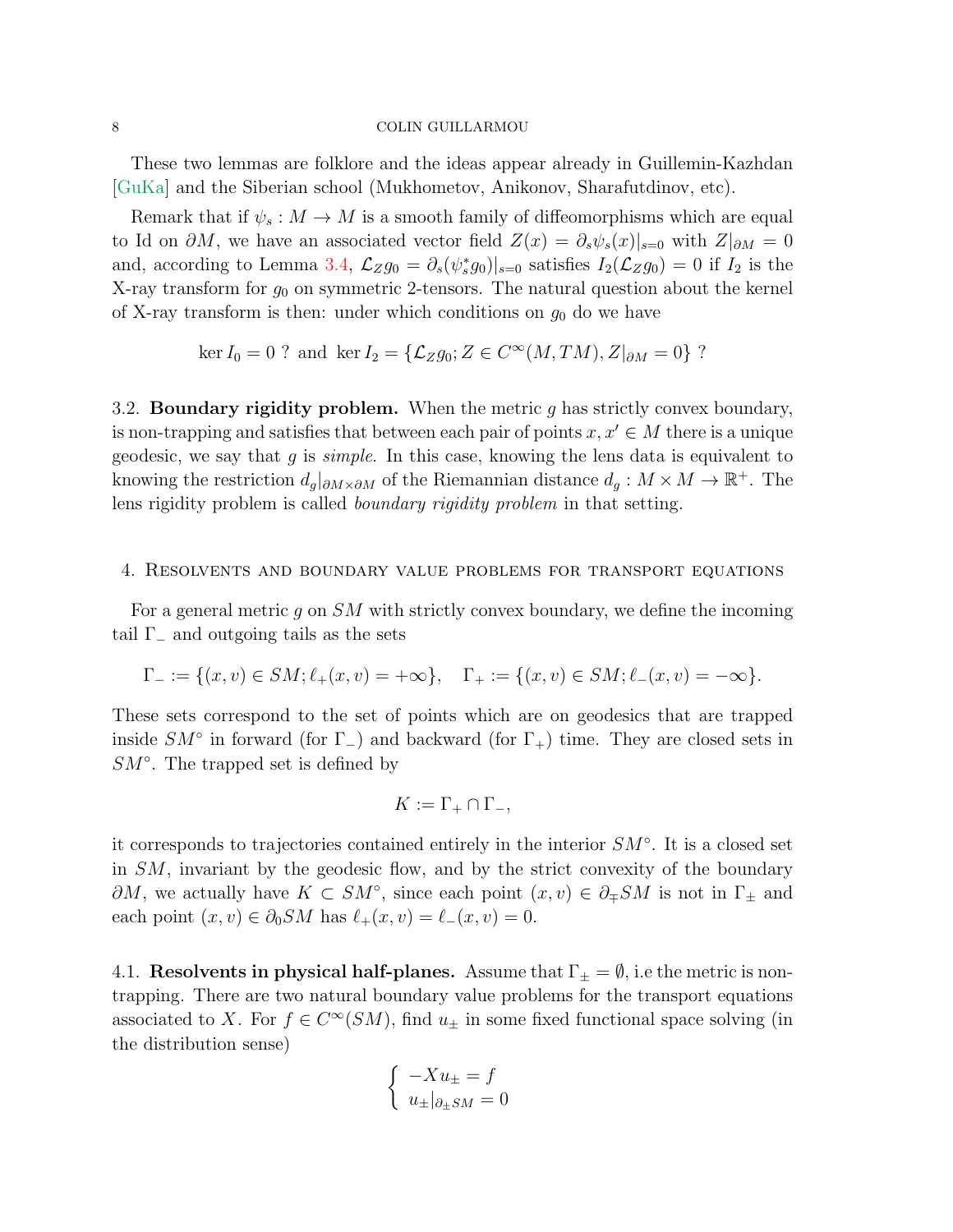One is an incoming Dirichlet type boundary condition and the other one is an ougoing Dirichlet type boundary condition. Moreover, it is easy to check that

$$
u_{+}(x,v) = \int_{0}^{\ell_{+}(x,v)} f(\varphi_{t}(x,v))dt, \quad u_{-}(x,v) = -\int_{\ell_{-}(x,v)}^{0} f(\varphi_{t}(x,v))dt
$$

are solutions, and in fact they are the only continuous solutions: indeed the difference of two solutions would be constant along flow lines and, under the non-trapping condition each point in SM is on a flow line with two endpoints in  $\partial_+SM$  and  $\partial_-SM$ . We see in particular that

$$
f \in C^{\infty}(SM) \Longrightarrow u_{\pm} \in C^{\infty}(SM \setminus \partial_0 SM).
$$

Without assuming the non-trapping condition, we can proceed using the resolvent of  $X$ .

**Lemma 4.1.** For  $\text{Re}(\lambda) > 0$ , there exist two operators  $R_{\pm}(\lambda) : C^{\infty}(SM) \to C^{0}(SM)$ satisfying for all  $f \in C^{\infty}(SM)$  (in the distribution sense)

$$
\begin{cases} (-X \pm \lambda) R_{\pm}(\lambda) f = f, \\ R_{\pm}(\lambda) f|_{\partial_{\pm} SM} = 0. \end{cases}
$$

They are given by the expressions

<span id="page-8-0"></span>
$$
R_{+}(\lambda)f(x,v) = \int_{0}^{\ell_{+}(x,v)} e^{-\lambda t} f(\varphi_{t}(x,v)) dt,
$$
  
\n
$$
R_{-}(\lambda)f(x,v) = -\int_{\ell_{-}(x,v)}^{0} e^{\lambda t} f(\varphi_{t}(x,v)) dt.
$$
\n(4.1)

*Proof.* Lebesgue theorem shows directly that  $R_{\pm}(\lambda)f$  are continuous if f is continuous. The fact that they solve the desired boundary value problem for  $\text{Re}(\lambda)$  large enough follows from the fact that  $X(f(\varphi_t(x, v))) = \partial_t(f(\varphi_t(x, v))$  and the estimate

$$
|d(f \circ \varphi_t)|_G \le |df|_G |d\varphi_t|_G, \quad |d\varphi_t|_G \le Ce^{Ct}
$$

for some  $C > 0$  depending on X. Then, we get that for each  $f' \in C_c^{\infty}(SM^{\circ})$  and  $Re(\lambda) > 0$ 

$$
\langle (-X\pm\lambda)R_{\pm}(\lambda)f,f'\rangle=\langle R_{\pm}(\lambda)f,(X\pm\lambda)f'\rangle
$$

where the pairing uses the measure  $\mu_L$ , and the left hand side is equal to  $\langle f, f' \rangle$  for  $\text{Re}(\lambda) > C$ , thus by using that the right hand side is analytic in  $\text{Re}(\lambda) > 0$ , the right hand side is equal to  $\langle f, f' \rangle$  in that half-plane.

**Exercise:** Show that the operators  $R_{\pm}(\lambda)$  extend analytically in  $\lambda \in \mathbb{C}$  as operators

$$
R_{\pm}(\lambda) : C_c^{\infty}(SM^{\circ} \setminus \Gamma_{\pm}) \to C^{\infty}(SM).
$$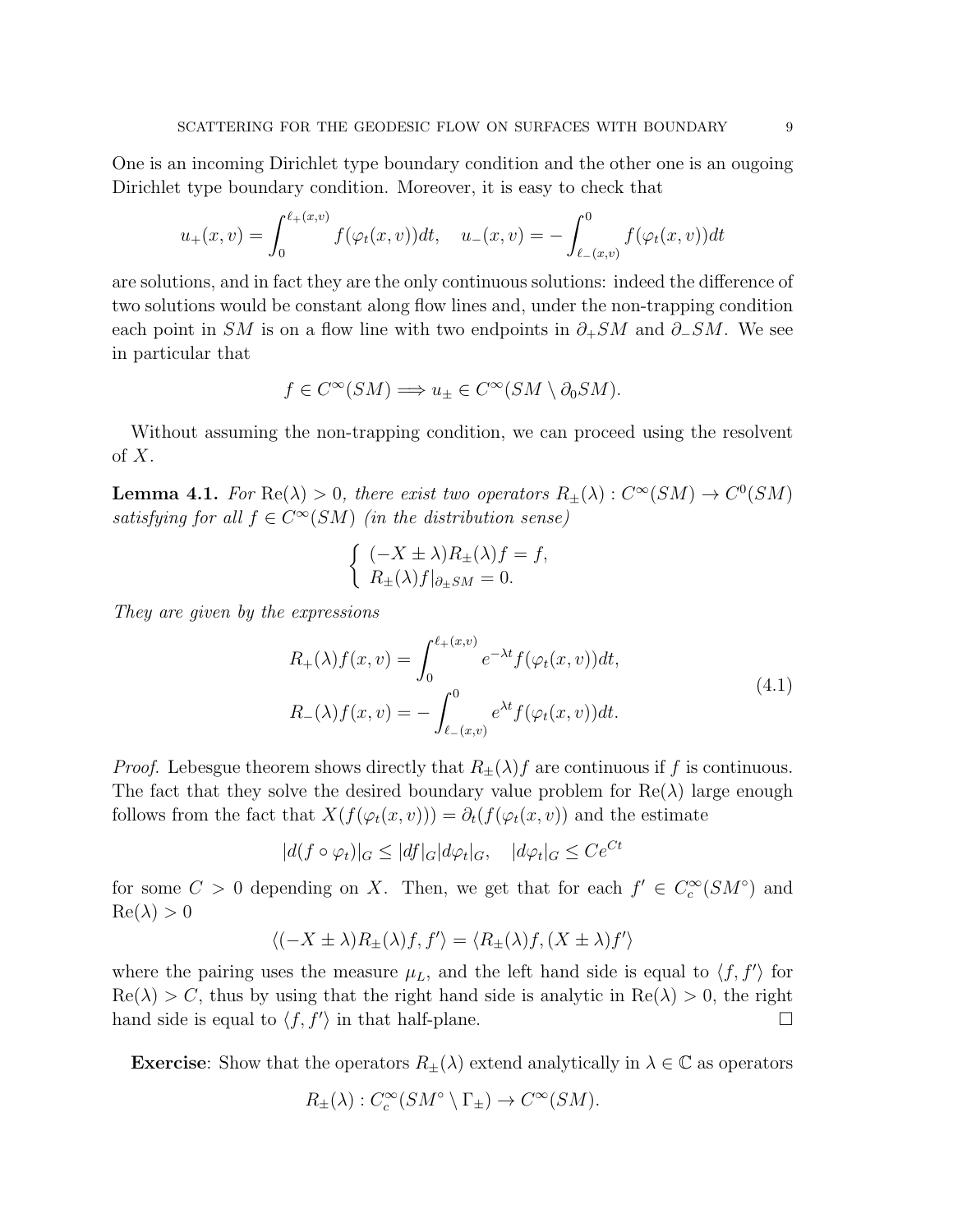If we assume that  $\mu_L(\Gamma_{\pm}) = 0$ , we can then expect to extend  $R_{\pm}(0)$  to some  $L^p$ space by some density argument. In fact, observe that

$$
|R_+(0)f(x,v)| \le ||f||_{L^{\infty}} \ell_+(x,v),
$$

thus  $\ell_+ \in L^p(SM)$  implies that  $R_+(0) : C^0(SM) \to L^p(SM)$  is bounded.

4.2. Santalo formula. The Santalo formula describes the desintegration of the measure  $\mu_L$  along flow lines.

**Lemma 4.2.** Assume that  $\mu_L(\Gamma_{\pm}) = 0$  and let  $f \in L^1(SM)$ , then the following formula holds

$$
\int_{SM} f d\mu_L = \int_{\partial_- SM} \int_0^{\ell_+(x,v)} f(\varphi_t(x,v)) dt d\mu_\nu(x,v),
$$

where  $d\mu_{\nu}(x,v) = \langle v, \nu \rangle_{g} \iota_{\partial SM}^{*} dv_{G}$  is a measure on  $\partial SM$ , dv<sub>G</sub> being the Riemannian measure of the Sasaki metric viewed as a 3-form.

*Proof.* We first take  $f \in C_c^{\infty}(SM^{\circ} \setminus \Gamma_+)$  and write  $f = -XR_+(0)f$  with  $R_+(0)f = 0$ on  $\partial_+SM$ . Thus using Green's formula

$$
\int_{SM} f d\mu_L = -\int_{SM} X(R_+(0)f) d\mu_L = \int_{\partial SM} (R_+(0)f)|_{\partial SM} \langle X, N \rangle_G \iota_{\partial SM}^* d\mathrm{v}_G
$$

if N is the unit inward pointing normal to  $\partial SM$  for G. The unit normal N satisfies  $d\pi_0(N) = \nu$  and  $G(N, V) = 0$  if  $\nu$  is the exterior pointing unit normal to  $\partial M$  for g, since the vertical bundle  $\mathbb{R}V = \ker d\pi_0$  is tangent to  $\partial SM$ . Then we get  $\langle N, X \rangle_G = \langle \nu, v \rangle_g$ and we use a density argument for the general case to end the proof. Note that an alternative definition of  $d\mu_{\nu}$  is  $d\mu_{\nu} = \iota_{\partial SM}^* i_X d\mu_L$ .

4.3. Boundedness in (weighted)  $L^2$  spaces and limiting absorbtion principle. The operators  $R_{\pm}(\lambda)$  are also bounded on  $L^2(SM)$  for  $\text{Re}(\lambda) > 0$ . Indeed, using the Santalo formula and defining  $f(\varphi_t(x, v)) := 0$  when  $t \geq \ell_+(x, v)$ , we have

$$
\int_{SM} |f(\varphi_t(x,v))|^2 d\mu_L(x,v) = \int_{\partial_- SM} \int_0^{\ell_+(x,v)} |f(\varphi_{t+s}(x,v))|^2 ds d\mu_{\nu}(x,v)
$$
  
= 
$$
\int_{\partial_- SM} \int_t^{\ell_+(x,v)} |f(\varphi_u(x,v))|^2 du d\mu_{\nu}(x,v)
$$
  
\$\leq ||f||\_{L^2(SM)}.\$

We can write using Minkowski inequality

$$
||R_{+}(\lambda)f||_{L^{2}(SM)} \leq \Big(\int_{SM} \Big(\int_{0}^{+\infty} e^{-\text{Re}(\lambda)t} |f(\varphi_{t}(x,v))|dt\Big)^{2} d\mu_{L}(x,v)\Big)^{\frac{1}{2}}
$$
  

$$
\leq \int_{0}^{+\infty} e^{-\text{Re}(\lambda)t} ||f \circ \varphi_{t}||_{L^{2}(SM)} dt \leq \frac{||f||_{L^{2}(SM)}}{\text{Re}(\lambda)}.
$$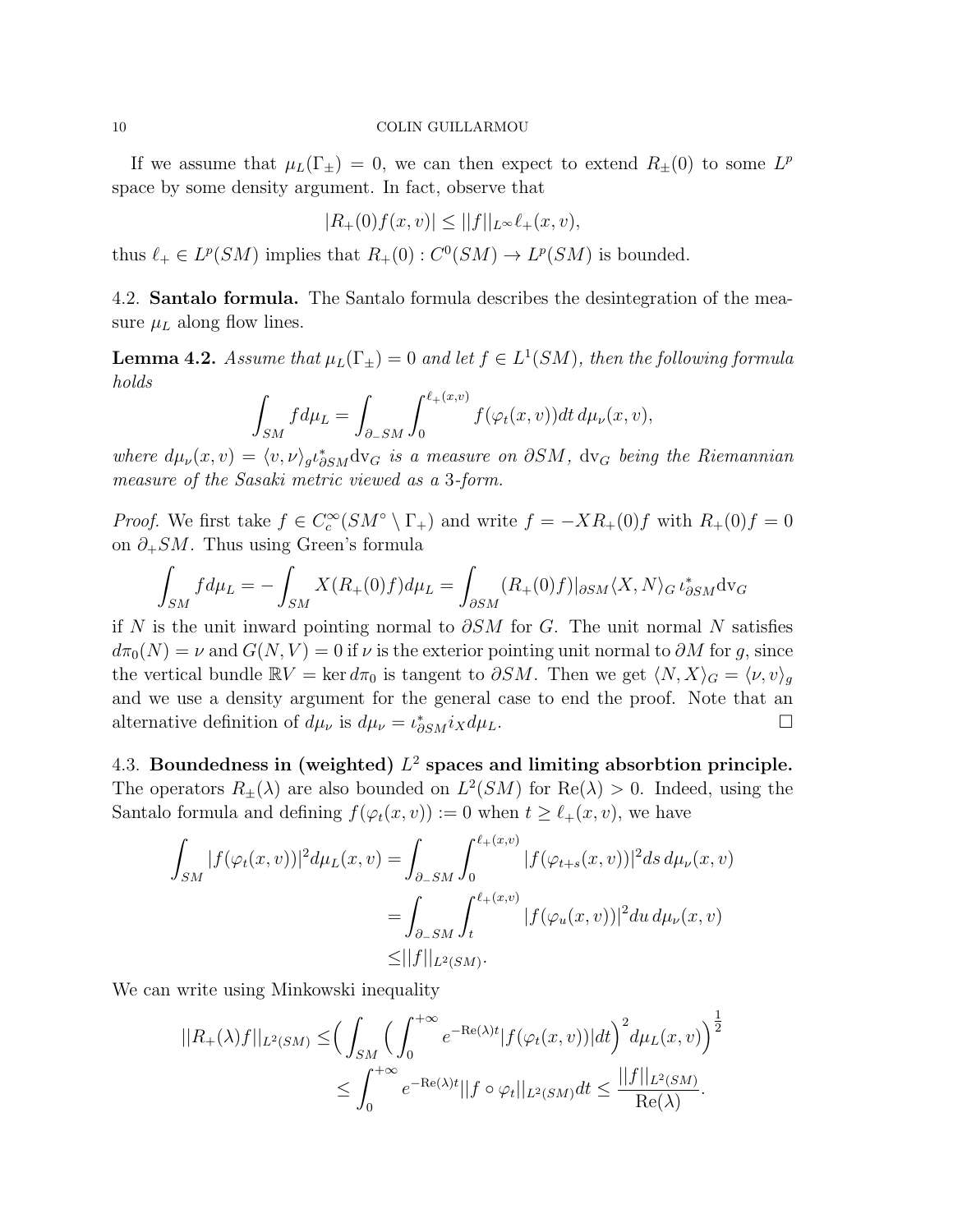The question of the extension of  $R_{\pm}(\lambda)$  up to the imaginary line in a certain functional space is very similar to the so-called limiting absorbtion principle in quantum scattering theory. To make the parallel, recall that the Laplacian on  $L^2(\mathbb{R}^3)$  is self-adjoint as an unbounded operator, its spectrum is  $[0, \infty)$  and its resolvent is the operator defined for  $\text{Im}(\lambda) > 0$  by

$$
R_{\Delta}(\lambda) = (\Delta - \lambda^2)^{-1} : L^2(\mathbb{R}^3) \to L^2(\mathbb{R}^3)
$$

and there is an explicit formula for its integral kernel

$$
R_{\Delta}(\lambda; x, x') = C \frac{e^{i\lambda|x-x'|}}{|x-x'|}
$$

for some explicit constant  $C \in \mathbb{R}$ . Now when  $\lambda \in \mathbb{R}$ , this is not anymore a bounded operator on  $L^2$  but it makes sense as an operator

<span id="page-10-0"></span>
$$
R_{\Delta}(\lambda) : \langle x \rangle^{-1/2 - \epsilon} L^2(\mathbb{R}^3) \to \langle x \rangle^{1/2 + \epsilon} L^2(\mathbb{R}^3)
$$
\n(4.2)

and both  $R_{\Delta}(\lambda)$  and  $R_{\Delta}(-\lambda)$  are inverses for  $(\Delta - \lambda^2)$  (here  $\langle x \rangle := (1 + x^2)^{1/2}$ ). They are called the incoming and outgoing resolvents on the spectrum, and they need to be applied on functions which have some decay near infinity. Such property also holds in higher dimension. A result of Kenig-Ruiz-Sogge [\[KRS\]](#page-19-3) shows that for  $\lambda \in \mathbb{R}^*$ 

$$
R_{\Delta}(\lambda) : L^p(\mathbb{R}^n) \to L^q(\mathbb{R}^n), \quad p = \frac{2n}{n+2}, \quad \frac{1}{p} + \frac{1}{q} = 1.
$$

We will discuss similar properties for the resolvent of the flow vector field  $-X$ . The first boundedness property we describe is comparable to [\(4.2\)](#page-10-0).

**Lemma 4.3.** For each  $\lambda \in i\mathbb{R}$  and  $\epsilon > 0$ , the resolvent  $R_{\pm}(\lambda)$  is bounded as a map

$$
R_{\pm}(\lambda) : \langle \ell_+ \rangle^{-1/2 - \epsilon} L^2(SM) \to \langle \ell_+ \rangle^{1/2 + \epsilon} L^2(SM).
$$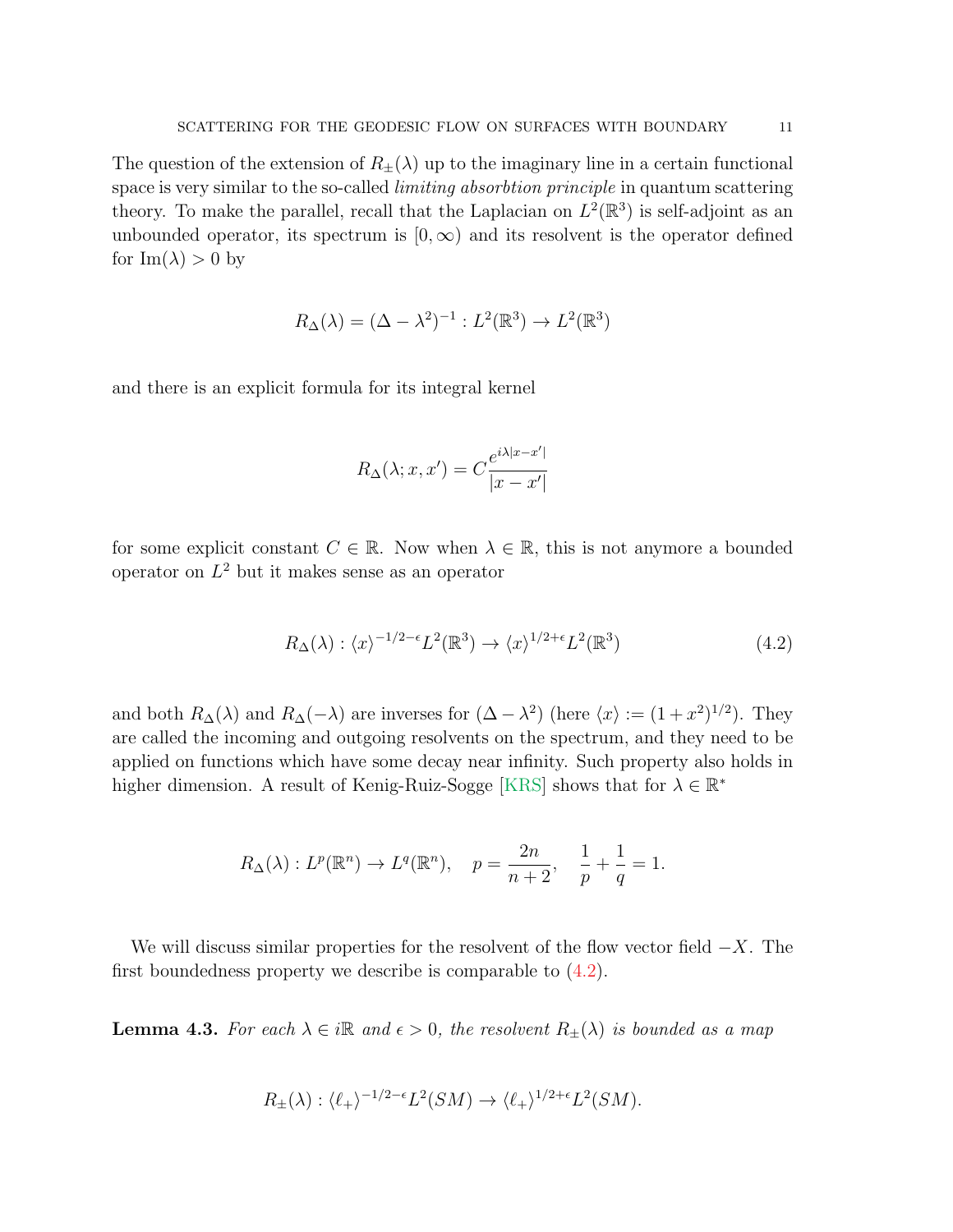*Proof.* We do the case  $R_+(0)$ , the other frequencies  $\lambda$  are similar. First we notice that  $\ell_+(\varphi_s(y)) = \ell_+(y) - s$ . Then for  $f \in C^{\infty}(SM)$  and  $\tilde{f} := \langle \ell_+ \rangle^{-1/2-\epsilon} f$  we have

$$
\int_{SM} |R_{+}(0)\tilde{f}(y)|^{2} \langle \ell_{+}(y) \rangle^{-1-2\epsilon} d\mu_{L}(y)
$$
\n
$$
\leq \int_{\partial_{-}SM} \int_{0}^{\ell_{+}(y)} \langle \ell_{+}(y) - s \rangle^{-1-2\epsilon} \Big( \int_{0}^{\ell_{+}(y)-s} \tilde{f}(\varphi_{t+s}(y)) dt \Big)^{2} ds d\mu_{\nu}(y)
$$
\n
$$
\leq \int_{\partial_{-}SM} \int_{0}^{\ell_{+}(y)} \langle \ell_{+}(y) - s \rangle^{-1-2\epsilon} \int_{0}^{\ell_{+}(y)-s} \langle \ell_{+}(y) - s - t \rangle^{-1-2\epsilon} dt \int_{0}^{\ell_{+}(y)-s} |f(\varphi_{t+s}(y))|^{2} dt d\mu_{\nu}(y) ds
$$
\n
$$
\leq C \int_{\partial_{-}SM} \int_{0}^{\ell_{+}(y)} \langle \ell_{+}(y) - s \rangle^{-1-2\epsilon} \int_{0}^{\ell_{+}(y)-s} |f(\varphi_{t+s}(y))|^{2} dt d\mu_{\nu}(y) ds
$$
\n
$$
\leq C \int_{\partial_{-}SM} \int_{0}^{\ell_{+}(y)} \langle \ell_{+}(y) - s \rangle^{-1-2\epsilon} \int_{0}^{\ell_{+}(y)} |f(\varphi_{u}(y))|^{2} du d\mu_{\nu}(y) ds
$$
\n
$$
\leq C^{2} \int_{\partial_{-}SM} \int_{0}^{\ell_{+}(y)} |f(\varphi_{u}(y))|^{2} du d\mu_{\nu}(y) \leq C^{2} ||f||_{L^{2}(SM)}^{2}
$$

where we have used that there is  $C > 0$  depending only on  $\epsilon$  so that

$$
\int_0^{a-s} \langle a - s - t \rangle^{-1 - 2\epsilon} dt \le C.
$$

To complete the proof, we use the density of smooth functions in  $L^2$ . — Профессор — Профессор — Профессор — Профессор — Профессор — Профессор — Профессор — Профессор — Профессор <br>В профессор — Профессор — Профессор — Профессор — Профессор — Профессор — Профессор — Профессор — Профессор —

A priori, it is not clear that the space  $\langle \ell_+ \rangle^{1/2+\epsilon} L^2(SM)$  can be embedded into the space of distributions on SM, since the function  $\ell_+$  could explode quite drastically at Γ−. To quantify this, we define the non-escaping mass function:

$$
V(T) := \text{Vol}_{\mu_L}(\{y \in SM^\circ; \varphi_t(y) \in SM^\circ, \forall t \in [0, T]\}) = \text{Vol}_{\mu_L}(\ell_+^{-1}([T, +\infty]))
$$

which is like the repartition function of  $\ell_+$ . The Cavalieri principle gives

$$
||\ell_+||_{L^p}^p \le C\Big(1 + \int_1^\infty t^{p-1} V(t) dt\Big).
$$

Recall that  $\ell_+(x, -v) = -\ell_-(x, v)$  thus the L<sup>p</sup> norms of  $\ell_+$  and  $\ell_-$  are the same since the involution  $(x, v) \rightarrow (x, -v)$  preserves  $\mu_L$ .

**Lemma 4.4.** For  $p \in [1,\infty)$  we have the boundedness properties

$$
R_{\pm}(0): C^{0}(SM) \to L^{p}(SM) \text{ if } \int_{1}^{\infty} V(t)t^{p-1}dt < \infty,
$$

and for  $p > 1$ 

$$
R_{\pm}(0): L^p(SM) \to L^1(SM)
$$
 if  $\int_1^{\infty} V(t)t^{1/(p-1)}dt < \infty$ .

*Proof.* Left as an exercise. Use Hölder and Santalo formula.  $\Box$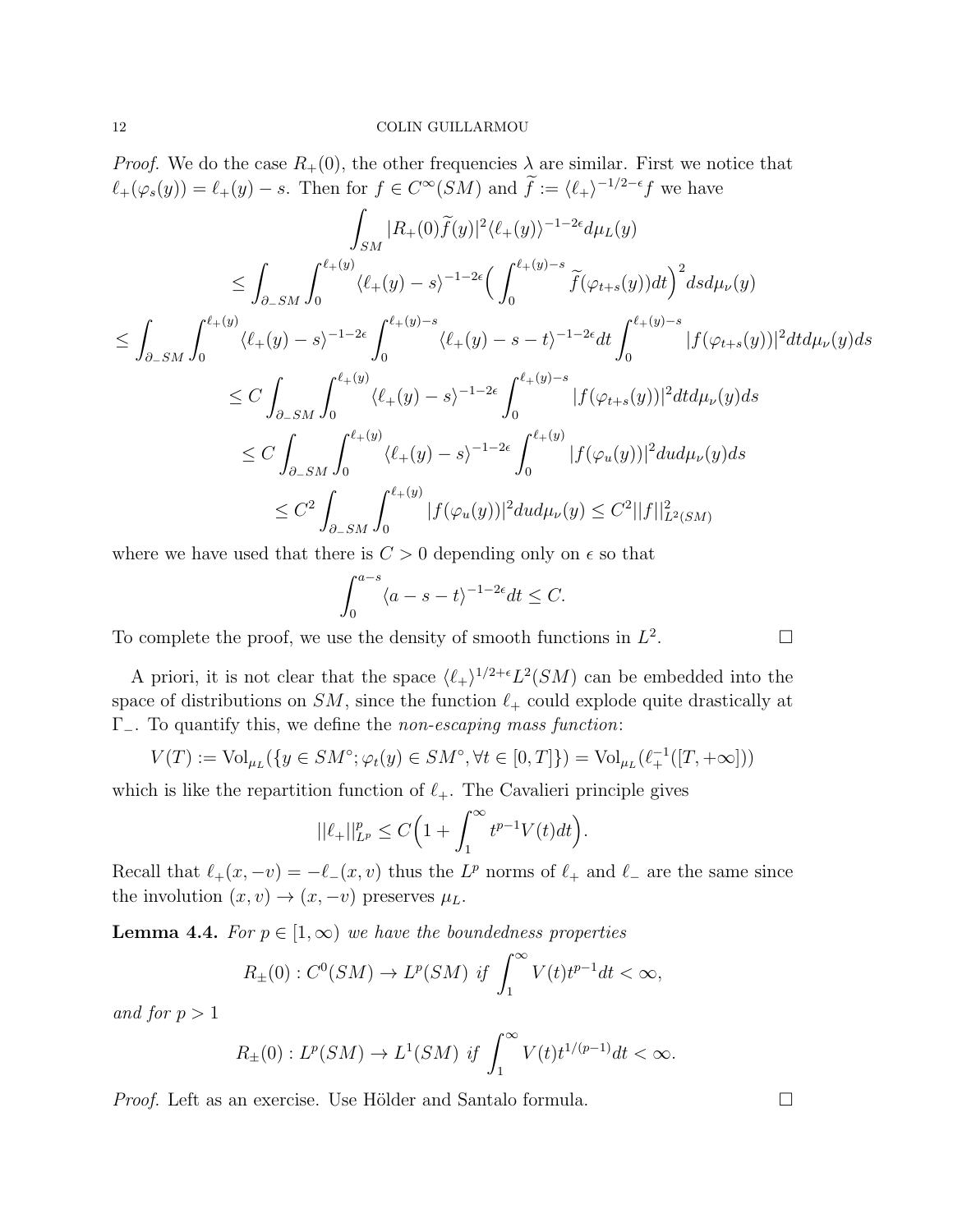4.4. Return on X-ray transform. First we remark that the X-ray transform can be defined also in the trapping case as a map

$$
I: C_c^{\infty}(SM \setminus \Gamma_+) \to C^{\infty}(\partial_- SM);
$$

and for a function  $f \in C_c^{\infty}(SM \setminus \Gamma_+)$  this can be written as

$$
If(x, v) = (R_+(0)f)(x, v) \quad (x, v) \in \partial_-SM.
$$

If  $\widetilde{f} = \langle \ell_+ \rangle^{-1/2 - \epsilon/2} f$ , we have

$$
\int_{\partial_-SM} |I\widetilde{f}(y)|^2 d\mu_\nu(y) = \int_{\partial_-SM} \Big| \int_0^{\ell_+(y)} \langle \ell_+(y) - t \rangle^{-1/2 - \epsilon/2} f(\varphi_t(y)) dt \Big|^2 d\mu_\nu(y)
$$
  

$$
\leq C \int_{\partial_-SM} \int_0^{\ell_+(y)} |f(\varphi_t(y))|^2 dt d\mu_\nu(y) = C ||f||^2_{L^2(SM)}
$$

and therefore

$$
I: \langle \ell_+ \rangle^{-1/2 - \epsilon} L^2(SM) \to L^2(\partial_- SM, d\mu_\nu)
$$

is bounded for each  $\epsilon > 0$ . It is a straightforward consequence of Santalo formula that

$$
I:L^1(SM)\to L^1(\partial_-SM,d\mu_\nu)
$$

is bounded. We get, just as for  $R_{\pm}(0)$ , the following boundedness property

<span id="page-12-0"></span>**Lemma 4.5.** When  $p > 2$ , the X-ray transform is bounded as a map  $L^p(SM) \to$  $L^2(\partial_- SM, d\mu_\nu)$  if  $\int_1^\infty t^{p/(p-2)} V(t) dt < \infty$ 

*Proof.* Use the Hölder and Santalo formulas.  $\Box$ 

As a consequence, taking the adjoint, we obtain the boundedness

$$
I^*: L^2(\partial_-SM, d\mu_\nu) \to L^{p'}(SM)
$$

under the assumption  $\int_1^{\infty} t^{p/(p-2)} V(t) dt < \infty$  and in general the boundedness of

$$
I^*: L^2(\partial_-SM, d\mu_\nu) \to \langle \ell_+ \rangle^{1/2+\epsilon} L^2(SM)
$$

holds for all  $\epsilon > 0$ . We would like to characterize what operator is  $I^*$ . For f, f' smooth supported oustide  $\Gamma_-\cup\Gamma_+$ , we have

$$
\int_{\partial_-SM} I f . f' d\mu_\nu = \int_{\partial_-SM} R_+(0) f . f' d\mu_\nu = \int_{SM} -X(R_+(0) f ). \mathcal{E}_-(f') d\mu_L = \langle f , \mathcal{E}_-(f') \rangle
$$

where  $\mathcal{E}$ - $(f')$  solves

$$
\begin{cases}\nX\mathcal{E}_{-}(f') = 0, \\
\mathcal{E}_{-}(f')|_{\partial_{-}SM} = f'\n\end{cases}
$$

We thus get  $I^* = \mathcal{E}_-$ . Notice that  $\mathcal{E}_-(f')(y) = f'(\varphi_{\ell-(y)}(y))$  is constant on flow lines.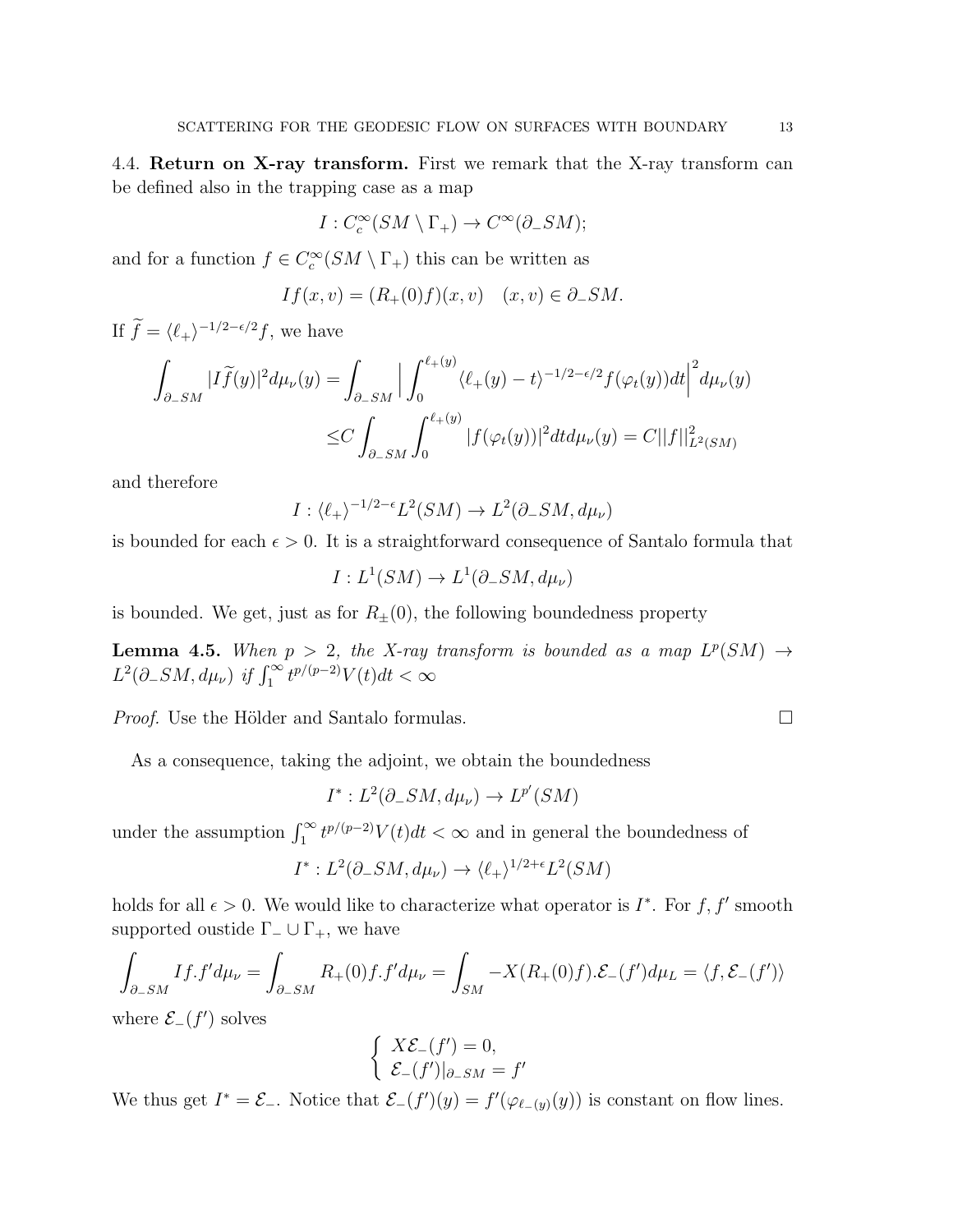4.5. The normal operator. Assume that  $\mu_L(\Gamma_-\cup\Gamma_+) = 0$ . We define the normal operator on SM as the operator given by the expression

$$
\Pi: \langle \ell_+ \rangle^{-1/2 - \epsilon} L^2(SM) \to \langle \ell_+ \rangle^{1/2 + \epsilon} L^2(SM), \quad \Pi := I^*I.
$$

By Lemma [4.5,](#page-12-0) we see that if  $\int_1^{\infty} V(t)t^{p/(p-2)}dt < \infty$  for some  $p > 2$ , then  $\Pi$  extends as a bounded operator

$$
\Pi: L^p(SM) \to L^{p'}(SM).
$$

We can relate  $\Pi$  to the operators  $R_{\pm}(0)$ .

<span id="page-13-0"></span>**Lemma 4.6.** The following identity holds true if  $\mu_L(\Gamma_-\cup\Gamma_+) = 0$ 

$$
\Pi = R_{+}(0) - R_{-}(0).
$$

*Proof.* Note that as operators acting on  $C_c^{\infty}(SM^{\circ})$ , we have  $R_+(0)^* = -R_-(0)$  thus we need to prove

$$
\langle I^*If, f \rangle = 2 \langle R_+(0)f, f \rangle.
$$

But we have for each  $f \in C_c^{\infty}(SM \setminus \Gamma_+)$ 

$$
\int_{SM} R_{+}(0) f f d\mu_{L} = -\int_{SM} X(R_{+}(0) f). R_{+}(0) f d\mu_{L} = -\frac{1}{2} \int_{SM} X((R_{+}(0) f)^{2}) d\mu_{L}
$$

$$
= \frac{1}{2} \int_{\partial SM} |R_{+}(0) f|^{2} d\mu_{\nu} = \frac{1}{2} \int_{\partial_{-}SM} |I f|^{2} d\mu_{\nu}.
$$

and we complete the proof using a density argument.  $\Box$ 

Using this, let us characterize the kernel of I:

**Lemma 4.7.** Assume  $\int_1^{\infty} V(t)t^{p/(p-2)}dt < \infty$  for some  $p > 2$ , then  $f \in \text{ker } I \cap C^0(SM)$ if and only there exists a unique  $u \in L^p(SM) \cap C^0(SM \setminus K)$  such that

$$
Xu = f, \quad u|_{\partial SM} = 0,
$$

K being the trapped set. If  $K = \emptyset$  and if  $f \in C^{\infty}(SM)$  vanishes to infinite order at  $\partial SM$ , then  $u \in C^{\infty}(SM)$  and u vanishes to infinite order at  $\partial SM$ .

*Proof.* Assume that  $If = 0$ . Set  $u = -R_+(0)f$ , then  $Xu = f$ ,  $u \in C^0(SM \setminus \Gamma)$  and satisfies  $u|_{\partial_+SM} = 0$ . We have  $\Pi f = 0$ , thus by Lemma [4.6,](#page-13-0)  $u = -R_+(0)f = -R_-(0)f$ . Thus u is actually in  $C^0(SM \setminus \Gamma_-)$  and vanishes on  $\partial_-SM$ . Since there is no solution of  $Xu = 0$  with  $u|_{\partial SM} = 0$  and  $u \in L^1(SM) \cap C^0(SM \setminus K)$ , we have proved one direction. Conversely, if  $u \in L^1(SM) \cap C^0(SM \setminus K)$  satisfies  $Xu = f$  in the distribution sense, then  $u = -R_+(0)f$  by uniqueness of solutions with  $u|_{\partial_+SM} = 0$ , and similarly  $u = -R_{-}(0)f$ . Thus  $I^*If = \Pi f = 0$  and therefore  $If = 0$  since  $\langle \Pi f, f \rangle = |If|_{L^2}^2$ . The fact that u is smooth when g has no trapped set and  $f \in C^{\infty}(SM)$  vanishes to infinite order at  $\partial SM$  is direct from the expression [\(4.1\)](#page-8-0). Notice that if f is smooth but does not vanish to infinite order at  $\partial SM$ , then it is not clear that u is smooth at  $\partial_0 SM$ .  $\Box$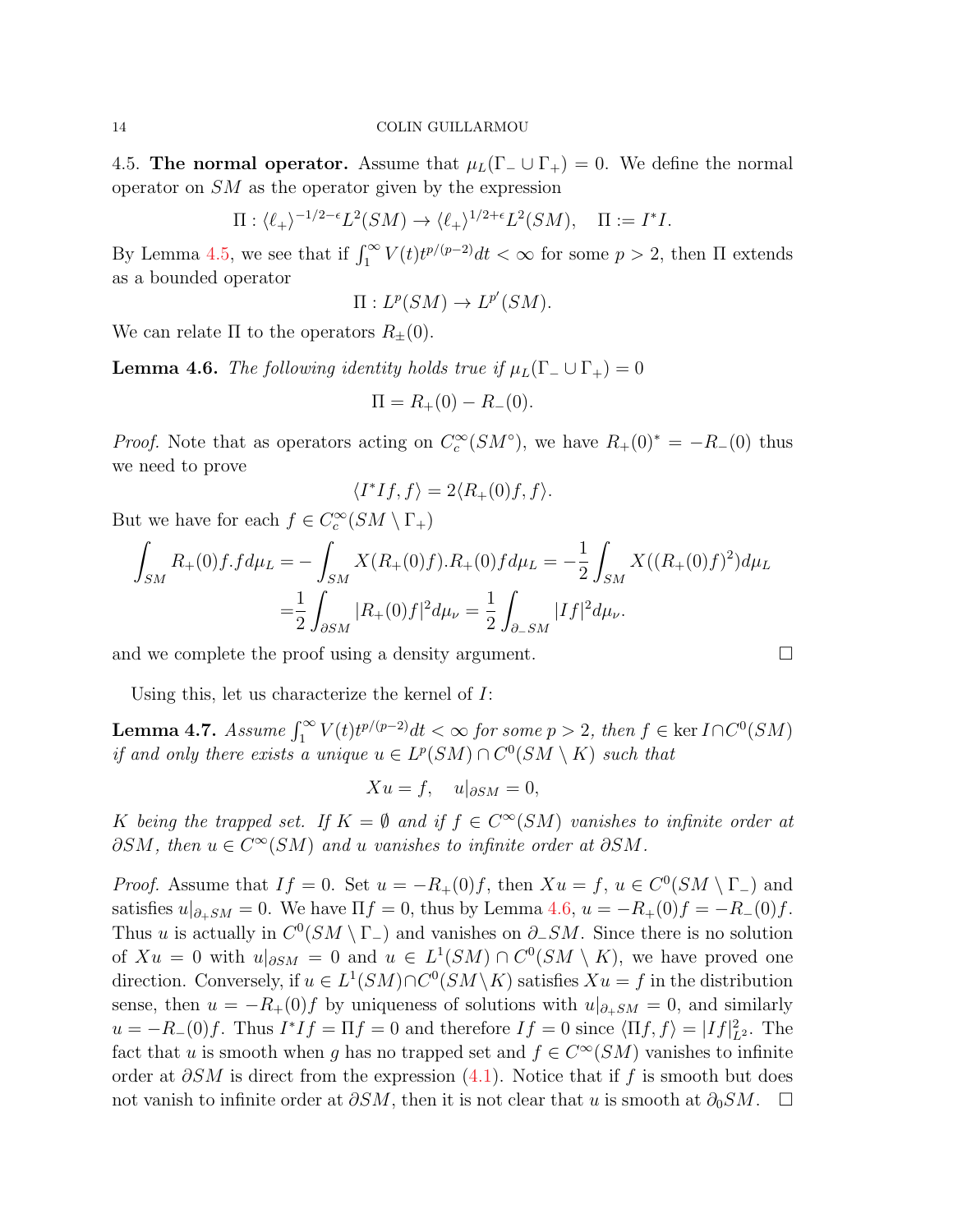We have just seen that f being in ker I can be interpreted in terms of properties of solutions of the transport equation  $Xu = f$ . In fact, the regularity of the solutions u to  $Xu = f$  will be very important for what follows, and this leads us to define the following

Definition 4.8. We shall say that a metric g with strictly convex boundary has the smooth Livsic property if for each  $f \in C^{\infty}(SM)$  satisfying  $If = 0$ , there exists a unique  $u \in C^{\infty}(SM)$  such that  $Xu = f$  and  $u|_{\partial SM} = 0$ .

Pestov-Uhlmann [\[PeUh\]](#page-20-1) show the following result

**Theorem 1.** If g is a non-trapping metric on a surface M with and strictly convex boundary, then it satisfies the smooth Livsic property.

The main difficulty is the regularity at the glancing region  $\partial_0 SM$ , which is studied in the work of Pestov-Uhlmann using fold theory - we refer to [\[PeUh\]](#page-20-1) for the interested reader (where fold theory is recalled). We notice that the presence or absence of conjugate points is not relevant here, since this result is really a property on the flow on SM and has not much to do with the fact that we are working with a geodesic flow.

In the recent work [\[Gu\]](#page-19-4), we show the following result by using techniques of microlocal analysis and anisotropic Sobolev spaces:

<span id="page-14-0"></span>**Theorem 2.** If the curvature of q near the trapped set K is negative (or more generally if K is a hyperbolic set for the geodesic flow of g), then g has the smooth Livsic property.

We notice that  $V(t) = \mathcal{O}(e^{-qt})$  for some  $Q > 0$  if K is a hyperbolic set by [\[BoRu\]](#page-19-5) (see [\[Gu,](#page-19-4) Proposition 2.4]), and this implies that  $\ell_{\pm} \in L^p$  for all  $p < \infty$ .

# 5. Injectivity of X-ray transform for tensors

In this section, we use the Pestov identity (that we will explain below) as in [\[PSU1\]](#page-19-6) and the results of previous section to prove the injectivity of X-ray transform on functions and divergence-free 1-forms when the metric has no conjugate points. For 2 tensors, we use the method of  $\lbrack \text{GuKa} \rbrack$  to determine the kernel of  $I_2$  when the curvature  $\kappa$  is non-positive.

First, we denote by  $D$  the symmetrized covariant derivative mapping 1-forms to symmetric 2-tensors by

<span id="page-14-1"></span>
$$
Dw(Y_1, Y_2) := \frac{1}{2}((\nabla_{Y_1} w)(Y_2) + (\nabla_{Y_2} w)(Y_1)).
$$
\n(5.1)

Its  $L^2$ -adjoint is denoted  $D^*$  and is called the divergence operator on symmetric 2tensors. We notice that if  $w^{\sharp}$  is the vector field dual to w, then  $Dw$  can be written in terms of Lie derivative of the metric

$$
Dw = \frac{1}{2} \mathcal{L}_{w^{\sharp}} g. \tag{5.2}
$$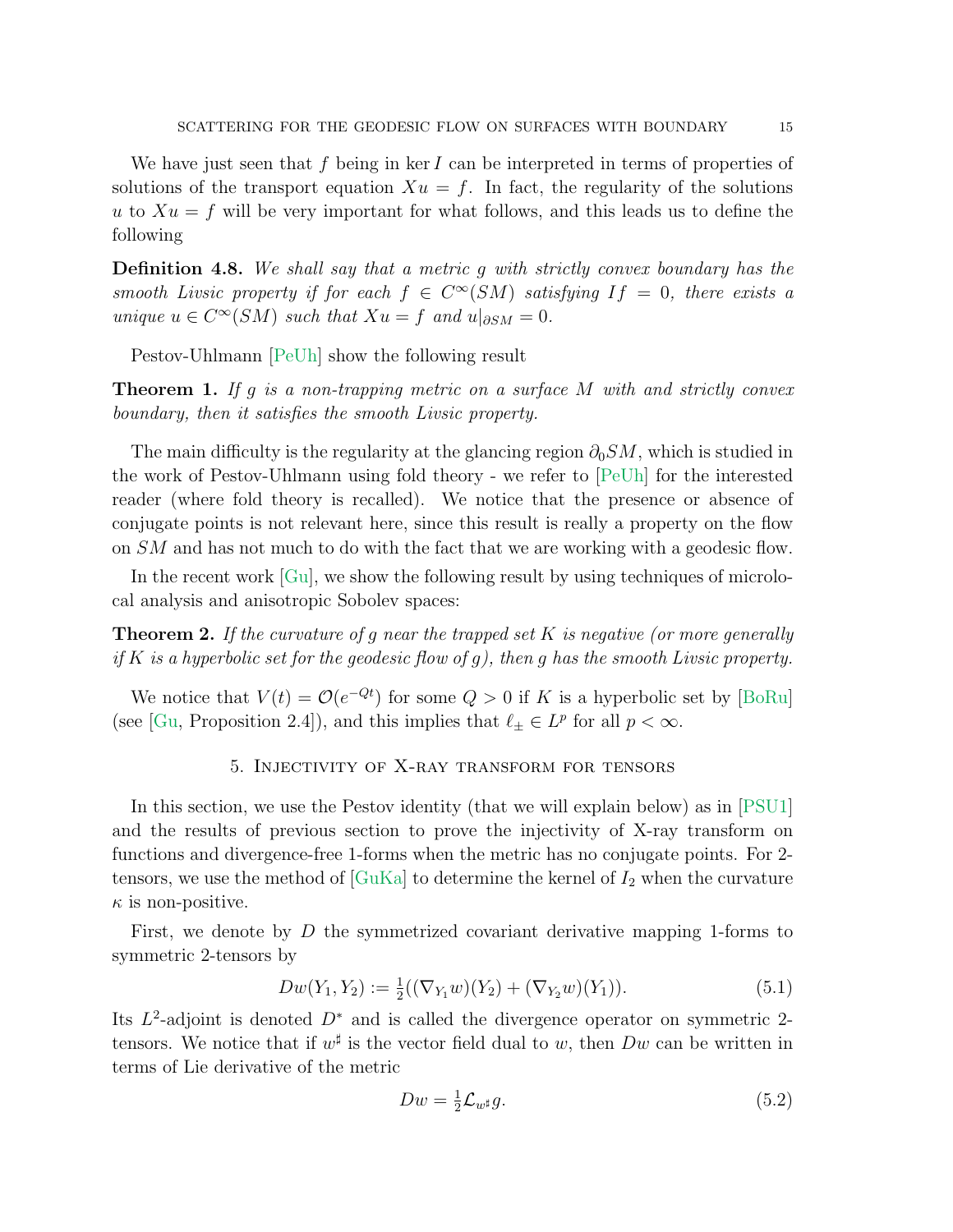It will be convenient to use the Fourier decomposition in the circle fibers of SM. Using the vertical vector field, we can decompose each function  $u \in C^{\infty}(SM)$  uniquely as a converging sum (in any  $C^k$  norms)

$$
u = \sum_{k \in \mathbb{Z}} u_k, \quad \text{ with } V u_k = i k u_k
$$

where  $u_k \in C^{\infty}(SM)$ . This gives an orthogonal (with respect to  $L^2$ ) decomposition

$$
C^\infty(SM)=\bigoplus_{k\in\mathbb{Z}}\Omega_k
$$

where  $\Omega_k = \text{ker}(V - ik)$ . In isothermal coordinates  $x = (x_1, x_2)$  near a point  $x_0$ , one has associated coordinates  $(x, \theta)$  on SM near  $S_{x_0}M$  with  $\theta \in \mathbb{R}/2\pi\mathbb{Z}$ , see Section [2.3.](#page-2-0) Then the functions  $u_k$  can be written locally as  $u_k(x, \theta) = \tilde{u}_k(x)e^{ik\theta}$  for some  $\tilde{u}_k$  smooth on M. In fact, when  $k \geq 0$ ,  $\Omega_k$  can be identified to the space of smooth sections of the k-th tensor power of the complex line bundle  $\mathcal{K} := (T^*M)^{1,0} \subset \mathbb{C}T^*M$ in the sense that  $u_k = \pi_k^* s_k$  for some section  $s_k \in C^\infty(M; \otimes_S^k \mathcal{K})$  where  $\pi_k^*$  is the map [\(2.3\)](#page-4-0). Similalry when  $k < 0$ ,  $\Omega_k$  can be identitifed as the space of smooth sections of the k-th tensor power of the bundle  $\overline{\mathcal{K}} := (T^*M)^{0,1}$ .

There are two natural operators on  $C^{\infty}(SM)$  called raising and lowering operators, introduced by [\[GuKa\]](#page-19-2), and defined by

$$
\eta_+ := \frac{1}{2}(X + iX_\perp), \quad \eta_- := \frac{1}{2}(X - iX_\perp).
$$

They satisfy  $\eta_{\pm} : \Omega_k \to \Omega_{k+1}$ ,  $X = \eta_+ + \eta_-$  and  $\eta_+^* = -\eta_-$  when acting on smooth functions vanishing at  $\partial SM$ .

<span id="page-15-0"></span>**Theorem 3.** Assume that  $(M, g)$  has strictly convex boundary and that g has the smooth Livsic property and no conjugate points. Then we have: 1)  $I_0$  is injective on  $C^{\infty}(M)$ . 2) If  $a \in C^{\infty}(M; T^{*}M)$   $\cap$  ker  $I_1$ , then there exists  $f \in C^{\infty}(M)$  such that  $a = df$  and  $f|_{\partial M}=0.$ 

3) Assume that  $\kappa \leq 0$ . If  $h \in C^{\infty}(M; \otimes_S^2 T^*M) \cap \text{ker } I_2$ , then there exists a 1-form  $w \in C^{\infty}(M; T^{*}M)$  such that  $h = Dw$  and  $w|_{\partial M} = 0$ , where D is the symmetrized covariant derivative.

*Proof.* If  $f \in \text{ker } I_0$ , by Theorem [2](#page-14-0) there is  $u \in C^\infty(SM)$  such that  $u|_{\partial SM} = 0$  and  $Xu = \pi_0^*f$ . Thus  $VXu = 0$  since  $d\pi_0(V) = 0$ . We have  $(VX)^* = XV$  on smooth functions vanishing at  $\partial SM$  by using that V, X preserve  $\mu_L$  and that V is tangent to  $\partial SM$ . Then we get

$$
||VXu||_{L^2}^2 = ||XVu||_{L^2}^2 + \langle [XV,VX]u,u\rangle
$$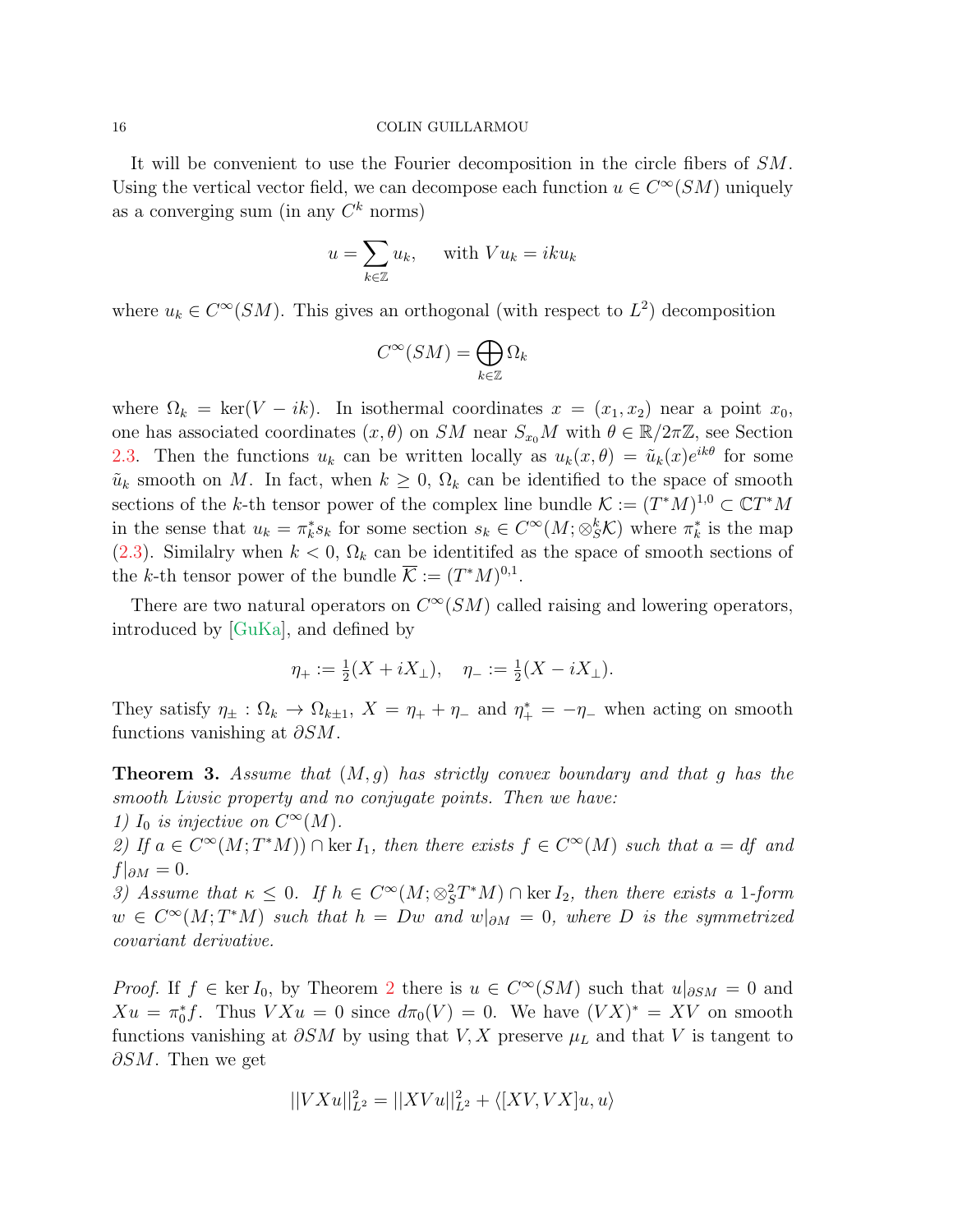and

$$
[XV, VX] = XV^2X - VX^2V = VXVX + X_{\perp}VX - VXVX - VXX_{\perp}
$$

$$
= V[X_{\perp}, X] - X^2 = -X^2 + V\kappa V.
$$

This implies the *Pestov identity* for each  $u \in C^{\infty}(SM)$  vanishing at  $\partial SM$ 

<span id="page-16-0"></span>
$$
||XVu||_{L^{2}}^{2} - \langle \kappa Vu, Vu \rangle + ||Xu||_{L^{2}}^{2} - ||VXu||_{L^{2}}^{2} = 0.
$$
\n(5.3)

We conclude that since  $V X u = 0, \, \kappa \leq 0$  implies  $X u = \pi_0^* f = 0$ . In fact, if there are no conjugate points, we claim that for each smooth function  $h$  on  $SM$  vanishing on ∂SM

$$
||Xh||_{L^2}^2 - \langle \kappa h, h \rangle \ge 0
$$

and this is equal to 0 only if  $h = 0$ . This is proved by using Santalo formula to decompose the integral along geodesics with initial points on  $\partial$ -SM \ Γ- and then by using that the index form is non-negative for each of these geodesics, when there is no conjugate points along these geodesics (see for example [\[PSU2,](#page-19-7) Lemma 11.2]). This completes the proof of the injectivity of  $I_0$  by taking  $h = Vu$ .

Now if  $I_1a = 0$ , we have  $u \in C^{\infty}(SM)$  such that  $Xu = \pi_1^*a$  and  $u|_{\partial SM} = 0$ . We apply the Pestov identity  $(5.3)$ : since a is a 1-form and V acts as the Hodge operator on pull-backs of 1-forms, we have  $||V\pi_1^* a||^2_{L^2(SM)} = ||\pi_1^* a||^2_{L^2(SM)}$  and [\(5.3\)](#page-16-0) becomes

$$
||XVu||_{L^2(SM)}^2 - \langle \kappa Vu, Vu \rangle = 0.
$$

This implies that  $Vu = 0$  and thus  $u = \pi_0^* f$  for some  $f \in C^{\infty}(M)$  vanishing on  $\partial M$ . Then  $Xu = \pi_1^* df$  and this completes the proof since this is equal to  $\pi_1^* a$ .

Let  $h \in C^{\infty}(M; \otimes_S^2 T^*M)$ , then  $\pi_2^* h = h_0 + h_2 + h_{-2}$  with  $h_k \in \Omega_k$ . If  $I_2 h =$ 0, there is  $u \in C^{\infty}(SM)$  such that  $Xu = \pi_2^*h$  and, after possibly replacing u by 1  $\frac{1}{2}(u(x,v)-u(x,-v))$ , we can always assume that u is odd with respect to the involution  $A : (x, v) \mapsto (x, -v)$ . Indeed, X maps even functions with respect to A to odd functions, and conversely. We will write  $u = \sum_k u_k$  with  $u_k \in \Omega_k$  and  $u_{2k} = 0$  for all  $k \in \mathbb{Z}$ . Since  $X = \eta_+ + \eta_-,$  we have  $\eta_+ u_{k-1} + \eta_- u_{k+1} = 0$  if  $k \notin \{-2, 0, 2\}.$  Next, using the commutation relation

$$
\eta_{-}\eta_{+}=\eta_{+}\eta_{-}-\tfrac{1}{2}\kappa iV
$$

which follows from [\(2.2\)](#page-3-1), the fact that  $u_k|_{\partial SM} = 0$  for all k and  $\eta^*$  =  $-\eta^-$ , we obtain

$$
||\eta_+ u_{k+1}||_{L^2}^2 = -\langle \eta_- \eta_+ u_{k+1}, u_{k+1} \rangle = -\langle \eta_+ \eta_- u_{k+1}, u_{k+1} \rangle - \frac{1}{2}(k+1)\langle \kappa u_{k+1}, u_{k+1} \rangle
$$
  
\n
$$
\ge ||\eta_- u_{k+1}||^2
$$

for  $k + 1 \ge 0$ , since  $\kappa \le 0$ . For  $k \ge 3$ , this implies that  $||\eta_+ u_{k+1}||_{L^2} \ge ||\eta_+ u_{k-1}||_{L^2}$ and therefore  $c_k := ||\eta_+ u_k||_{L^2}$  is a non-decreasing series which converges to 0, that is  $c_k = 0$  for all  $k \geq 2$ . A similar argument shows that  $\eta_{-}u_k = 0$  for all  $k \leq -2$ . This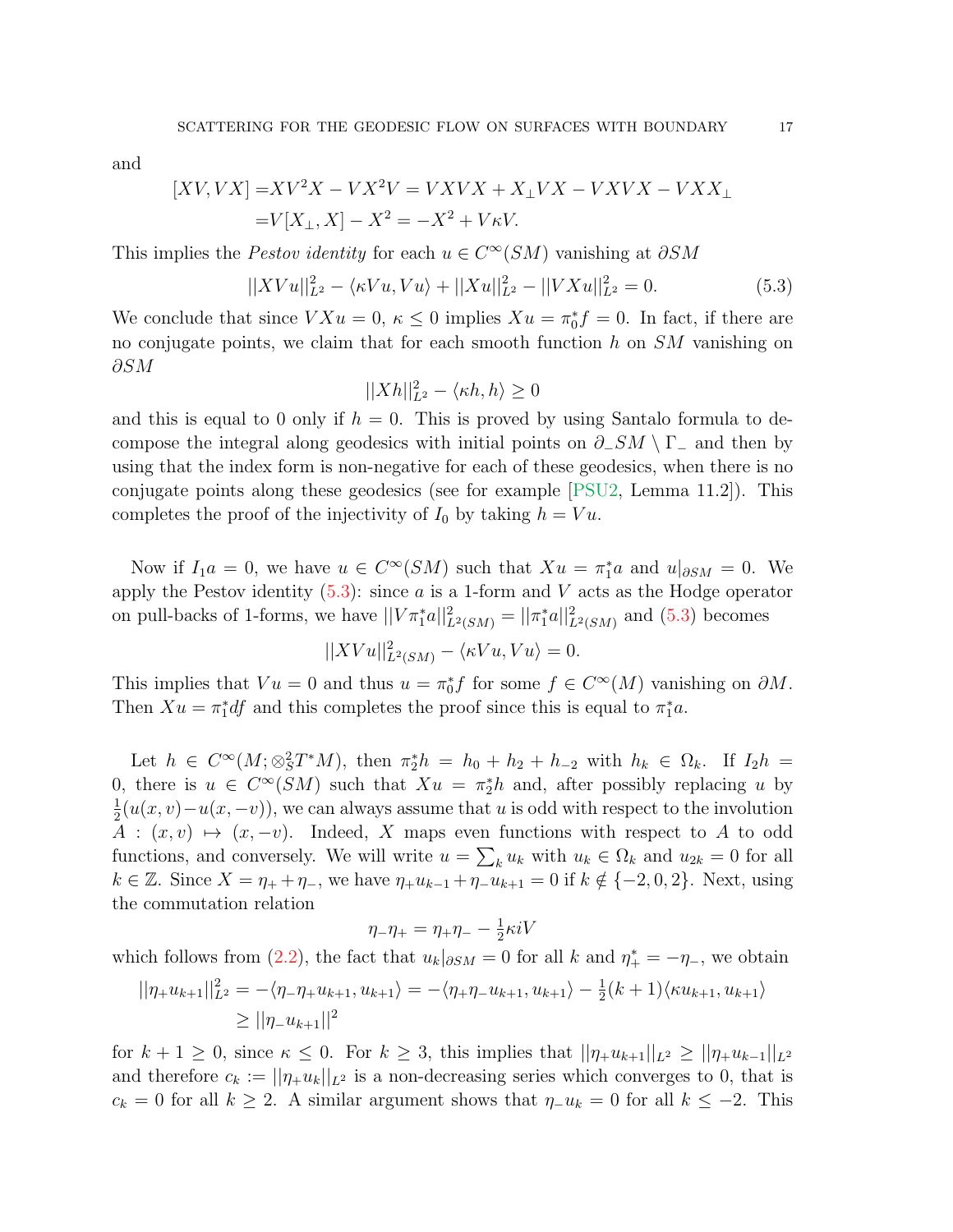shows that  $u = u_1 + u_{-1}$  and  $u = \pi_1^* w$  for some smooth 1-form w vanishing at  $\partial M$ . Now it is easy to check that  $Xu = \pi_2^*$  $(Dw).$ 

Remark that the proof given in 3) actually works as well for ker  $I_m$  with  $m \geq 3$ , and we obtain that  $h \in \text{ker } I_m$  if and only if  $h = Dw$  for some  $w \in C^{\infty}(M, \otimes_S^{m-1}T^*M)$  and D is the symmetrized covariant derivative, defined similarly to  $(5.1)$ . Acting by X on a pull-back (by  $\pi_m^*$ ) of an *m*-symmetric tensor w is equivalent to pull-back  $Dw$  on  $SM$ by  $\pi_{m+1}^*$ . A proof of the injectivity of  $I_m$  on divergence-free tensors for simple metrics was provided recently in [\[PSU1\]](#page-19-6), without assuming  $\kappa \leq 0$ .

Combining Theorem [3](#page-15-0) with Theorem [2](#page-14-0) and Lemma [3.4,](#page-6-0) we deduce the

**Corollary 5.1.** Let  $g_s$  be a smooth family of metrics on a surface M with strictly convex boundary, non-positive curvature and with either no trapped set or hyperbolic set. If the lens data  $(\ell_{g_s}, S_{g_s})$  is constant in s, then one has  $g_s = \phi_s^* g_0$  where  $\phi_s$  is a smooth family of diffeomorphism equal to Identity on  $\partial M$ .

*Proof.* Let  $q_s := \partial_s g_s$ . By Lemma [3.4,](#page-6-0) Theorem [3](#page-15-0) and Theorem [2,](#page-14-0) we know that there is  $w_s$  so that  $q_s = \mathcal{L}_{w_s^{\sharp}} g_s$  (with  $w_s^{\sharp}$  the dual vector field to  $w_s$  though  $g_s$ ). We claim that  $w_s = (\Delta_{D_s})^{-1} D_s^* q_s$  if  $D_s$  is the operator D on 1-forms for  $g_s$ ,  $D_s^*$  its adjoint with respect to the L<sup>2</sup>-product of  $g_s$  and  $\Delta_{D_s} := D_s^* D_s$  with Dirichlet condition. Indeed  $\Delta_{D_s} w_s = D_s^* q_s = \Delta_{D_s} (\Delta_{D_s})^{-1} D_s^* q_s$  and the Laplacian  $\Delta_{D_s}$  with Dirichlet condition has no kernel since  $\langle \Delta_{D_s} u, u \rangle = ||D_s u||_{L^2}^2$  if  $u|_{\partial M} = 0$ , and  $D_s u = 0$  with  $u|_{\partial M} = 0$  implies  $u = 0$  (check this as an exercise). Then, since  $g_s$  is smooth in s, it can be shown by elliptic theory that the inverse  $\Delta_{D_s}^{-1}$  maps smooth functions of  $(s, x)$  to smooth functions of  $(s, x)$ , if x is the variable on M. This implies that  $w_s$  is a smooth family in s of smooth 1-forms on M. Integrating the dual vector field  $w_s^{\sharp}$ , we can construct a smooth family of diffeomorphism which are the Identity on  $\partial M$  by  $\partial_s \phi_s(x) = w_s^{\sharp}(\phi_s(x))$ and  $\phi_0(x) = x$ . Then  $\phi_s$  satisfies  $g_s = \phi_s^*$  $g_0$ .

## 6. Some references

We haved worked in dimension 2 for simplicity but many results described here are also valid in higher dimension.

We provide a few references on the subject, this is not a comprehensive list.

We first recommend the lecture notes of Merry-Paternain [\[Pa\]](#page-19-0) and the lecture notes of Sharafutdinov [\[Sh\]](#page-20-2), which contain a lot of material on the subject. The survey of Croke [\[Cr3\]](#page-19-8) also contains a nice overview of the subject (up to 2004).

The following articles deal with the boundary rigidity problem or the analysis of X-ray transform.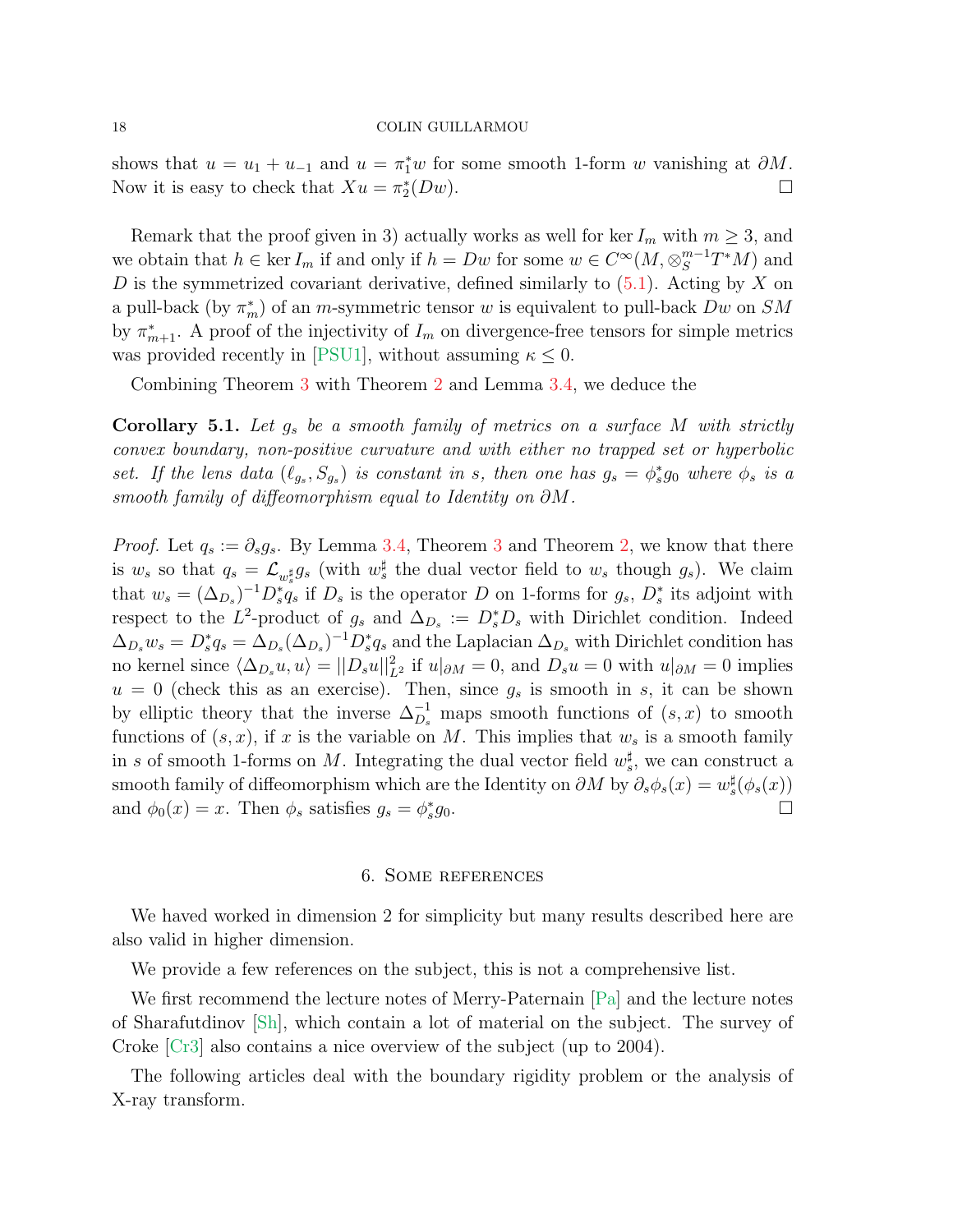- For simple metrics in a fixed conformal class, Mukhometov [\[Mu2\]](#page-19-9) proved that the boundary distance function determines the metric, with a stability estimate (see also the previous works  $[Mu1, MuRo]$  $[Mu1, MuRo]$ ). This result was proved later with a simpler method by Croke  $\lbrack Cr2\rbrack$ . These works show the injectivity of the X-ray transform on functions for simple metrics (any dimension).
- The paper of Michel [\[Mi\]](#page-19-1) established that simple metrics with constant curvature are boundary rigid in dimension 2. Gromov [\[Gr\]](#page-19-13) proved the same result in higher dimension for flat metrics.
- Croke [\[Cr1\]](#page-19-14) and Otal [\[Ot\]](#page-19-15) proved boundary rididity for simple negatively curved surfaces (dimension 2).
- Pestov-Uhlmann [\[PeUh\]](#page-20-1) proved boundary rigidity for all simple surfaces. More particularly, they proved that the scattering data determines the conformal class of the surface by relating the scattering map of the geodesic flow to the Dirichlet-to-Neumann map for the Laplacian. Using Mukhometov result, this shows the full boundary rigidity.
- Burago-Ivanov [\[BuIv\]](#page-19-16) proved that metrics close to flat ones are boundary rigid (any dimension).
- Anikonov-Romanov [\[AnRo\]](#page-19-17) proved injectivity of the X-ray transform on the space of divergence-free 1-forms for simple metrics (any dimension).
- Pestov-Sharafutdinov [\[PeSh\]](#page-19-18) proved the injectivity of the X-ray transform on the space of divergence-free symmetric tensors for simple non-positively curved metrics (any dimension). This uses the so-called Pestov identity.
- Stefanov-Uhlmann [\[StUh\]](#page-20-3) proved injectivity of the X-ray transform on tensors for analytic simple metrics and deduce a local boundary rigidity result for generic metrics.
- Paternain-Salo-Uhlmann [\[PSU1\]](#page-19-6) proved injectivity of the X-ray transform on all divergence-free symmetric tensors for simple surfaces (dimension 2).
- Guillarmou [\[Gu\]](#page-19-4) proved injectivity of the X-ray transform on functions and on the space of divergence-free 1-forms for metrics with strictly convex boundary, hyperbolic trapped set and no conjugate points; this setting contains all negatively curved metrics with strictly convex boundary. When the curvature is in addition non-positive, the injectivity on tensors is also proved (any dimension). The same result as Pestov-Uhlmann is shown also in that class of metrics.
- Uhlmann-Vasy [\[UhVa\]](#page-20-4) proved injectivity of the X-ray transform on functions for manifolds admitting a foliation by convex hypersurfaces (any dimension  $\geq 3$ ), and injectivity for the local X-ray transform (i.e. integrals along geodesics almost tangent to boundary)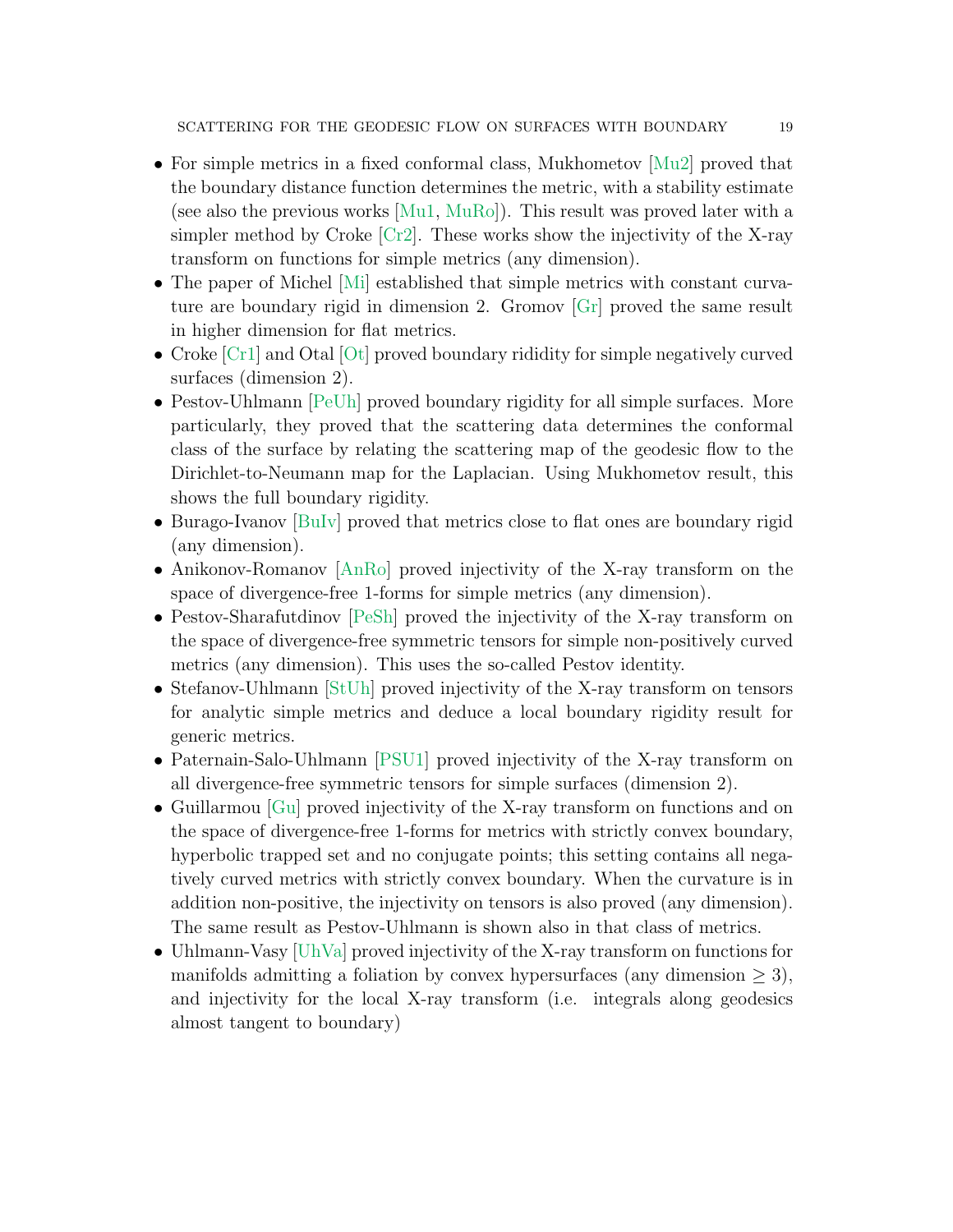### **REFERENCES**

- <span id="page-19-17"></span>[AnRo] Y.E. Anikonov, V.G. Romanov, On uniqueness of definition of first-order form by its integrals over geodesics. (Russian) Ill-posed Math. and Geophys. Problems. 1979 Novosibirsk, 22-27. Translation in J. Inverse Ill-Posed Probl. 5 (1997), no. 6, 487–490.
- <span id="page-19-5"></span>[BoRu] R. Bowen and D. Ruelle, The ergodic theory of Axiom A flows, Invent. Math. 29(1975), no. 3, 181–202.
- <span id="page-19-16"></span>[BuIv] D. Burago, S. Ivanov, Boundary rigidity and filling volume minimality of metrics close to a flat one, Ann. of Math. (2) **171** (2010), no. 2, 1183-1211.
- <span id="page-19-14"></span>[Cr1] C. Croke, Rigidity for surfaces of non-positive curvature, Comment. Math. Helv., 65(1990), 150–169.
- <span id="page-19-12"></span>[Cr2] C. Croke, Rigidity and the distance between boundary points, Journ. Diff. Geom. 33 (1991), 445–464.
- <span id="page-19-8"></span>[Cr3] C. Croke , Rigidity theorems in Riemannian geometry. Geometric methods in inverse problems and PDE control, 47–72, IMA Vol. Math. Appl., 137, Springer, New York, 2004.
- [DKSU] D. Dos Santos Ferreira, C.E. Kenig, M. Salo, G. Uhlmann, Limiting Carleman weights and anisotropic inverse problems, Invent. Math. 178 (2009) 119–171.
- [DaSh] N.S. Dairbekov, V.A. Sharafutdinov, Some problems of integral geometry on Anosov manifolds, Ergodic Theory and Dynam. Systems 23 (2003) 59–74.
- <span id="page-19-13"></span>[Gr] M. Gromov, Filling Riemannian manifolds. Journ. Diff. Geom. 18 (1983), no. 1, 1–148.
- <span id="page-19-4"></span>[Gu] C. Guillarmou, Lens rigidity for manifolds with hyperbolic trapped sets, J. Amer. Math. Soc. 30 (2017), 561–599.
- <span id="page-19-2"></span>[GuKa] V. Guillemin, D. Kazhdan, Some inverse spectral results for negatively curved 2-manifolds. Topology 19 (1980) pp. 301-312.
- <span id="page-19-3"></span>[KRS] C.E. Kenig, A. Ruiz, C.D. Sogge, Uniform Sobolev inequalities and unique continuation for second order constant coefficient differential operators. Duke Math. J. 55 (1987), no. 2, 329–347.
- [MePa] W.J. Merry, G. Paternain,Inverse Problems in Geometry and Dynamics. Lecture notes. Available at https://www.dpmms.cam.ac.uk/∼gpp24
- <span id="page-19-1"></span>[Mi] R. Michel, Sur la rigidité imposée par la longueur des géodésiques. Invent. Math. 65 (1981/82), no. 1, 71–83.
- [Mil] J. Milnor, Morse Theory, Princeton University Press 1963.
- <span id="page-19-10"></span>[Mu1] R.G. Mukhometov, The reconstruction problem of a two-dimensional Riemannian metric, and integral geometry. (Russian) Dokl. Akad. Nauk SSSR  $232$  (1977), no. 1, 32–35.
- <span id="page-19-11"></span>[MuRo] R.G. Mukhometov, V. G. Romanov. On the problem of finding an isotropic Riemannian metric in an n-dimensional space. Dokl. Akad. Nauk SSSR, 243 (1) (1978) 41-44.
- <span id="page-19-9"></span>[Mu2] R. G. Mukhometov, On a problem of reconstructing Riemannian metrics, Siberian Math. J.  $22(1982)$ , no. 3, 420-433.
- <span id="page-19-15"></span>[Ot] J-P. Otal, Sur les longueurs des géodésiques d'une métrique à courbure négative dans le disque, Comment. Math. Helv. 65 (1990), 334–347.
- <span id="page-19-0"></span>[Pa] G.P. Paternain, Geodesic flows, Progress in Mathematics 180, Birkhauser.
- <span id="page-19-6"></span>[PSU1] G.P. Paternain, M. Salo, G. Uhlmann, Tensor tomography on surfaces. Invent. Math. 193 (2013), no. 1, 229–247,
- <span id="page-19-7"></span>[PSU2] G.P. Paternain, M .Salo, G. Uhlmann, Invariant distributions, Beurling transforms and tensor tomography in higher dimensions, Math. Annalen  $363$  (2015), no. 1, 305–362
- <span id="page-19-18"></span>[PeSh] L.N. Pestov, V.A. Sharafutdinov, Integral geometry of tensor fields on a manifold of negative curvature. Siberian Math. J. 29 (1988), no. 3, 427–441.